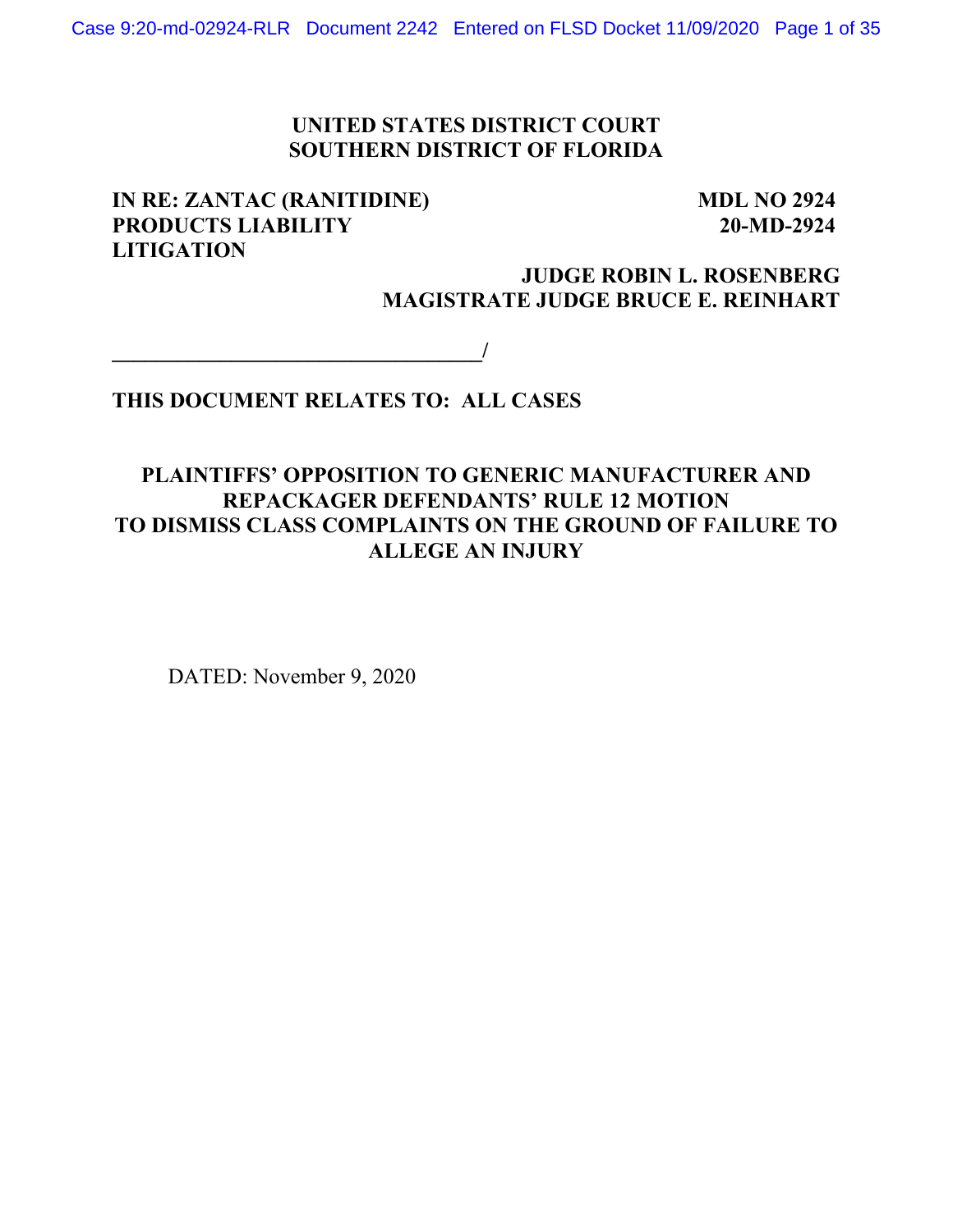# **TABLE OF CONTENTS**

# **Page**

| Ι.                                                                                  |
|-------------------------------------------------------------------------------------|
|                                                                                     |
| TPP and Consumer Plaintiffs Have Alleged a Pocketbook Injury8<br>A.                 |
| 1.                                                                                  |
| 2.<br>Defendants' other arguments are unavailing because each plaintiff             |
| <b>B.</b><br>Consumer Plaintiffs Have Alleged Other Forms of Economic Injury and    |
| $\mathbf{C}$ .<br>The PTO Does Not Require Class Allegations to Be Repleaded in the |
| III. Defendants Cannot Urge Dismissal on "Economic-Loss Rule" Grounds               |
|                                                                                     |
| Plaintiffs' Medical Monitoring Request Should not Be Dismissed20<br>A.              |
| <b>B.</b><br>Because Defendants May Seek to Market Ranitidine in the Future,        |
|                                                                                     |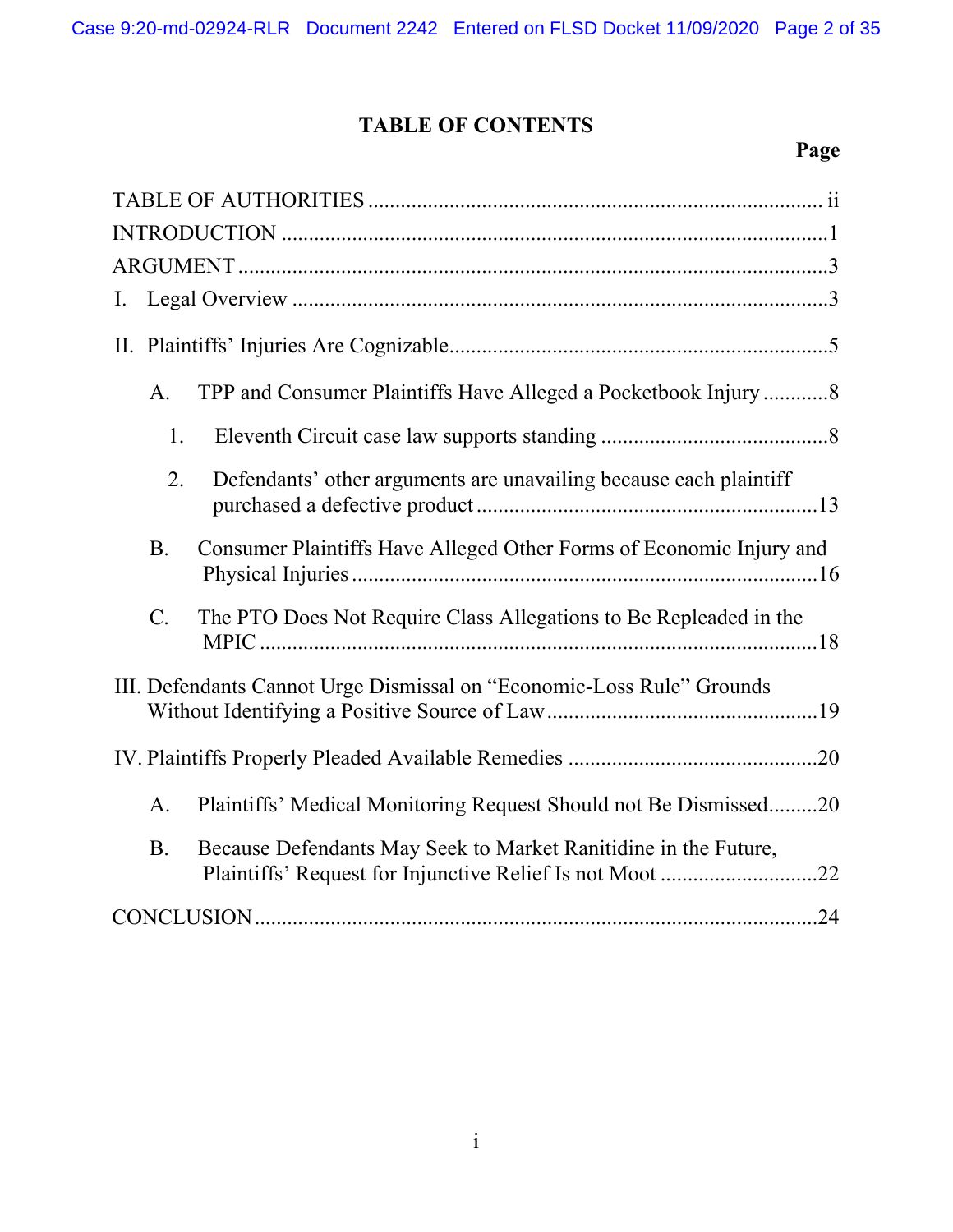# **TABLE OF AUTHORITIES**

| Cases                                                                                         | Page(s) |
|-----------------------------------------------------------------------------------------------|---------|
| Ashcroft v. Iqbal,                                                                            |         |
| Blue Cross Blue Shield Ass'n v. Glaxosmithkline LLC,                                          |         |
| Bouldry v. C.R. Bard, Inc.,                                                                   |         |
| <i>Bravo v. United States,</i>                                                                |         |
| Brown v. C.R. Bard, Inc.,                                                                     |         |
| Caputo v. Bos. Edison Co.,<br>No. CIV. A. 88-2126-Z, 1990 WL 98694 (D. Mass. July 9, 1990) 19 |         |
| Carlough v. Amchem Prods., Inc.,                                                              |         |
| Cole v. Gen. Motors Corp.,                                                                    |         |
| Debernardis v. IQ Formulations, LLC,                                                          |         |
| DeBernardis v. IQ Formulations, LLC,                                                          |         |
| Donovan v. Philip Morris USA, Inc.,                                                           |         |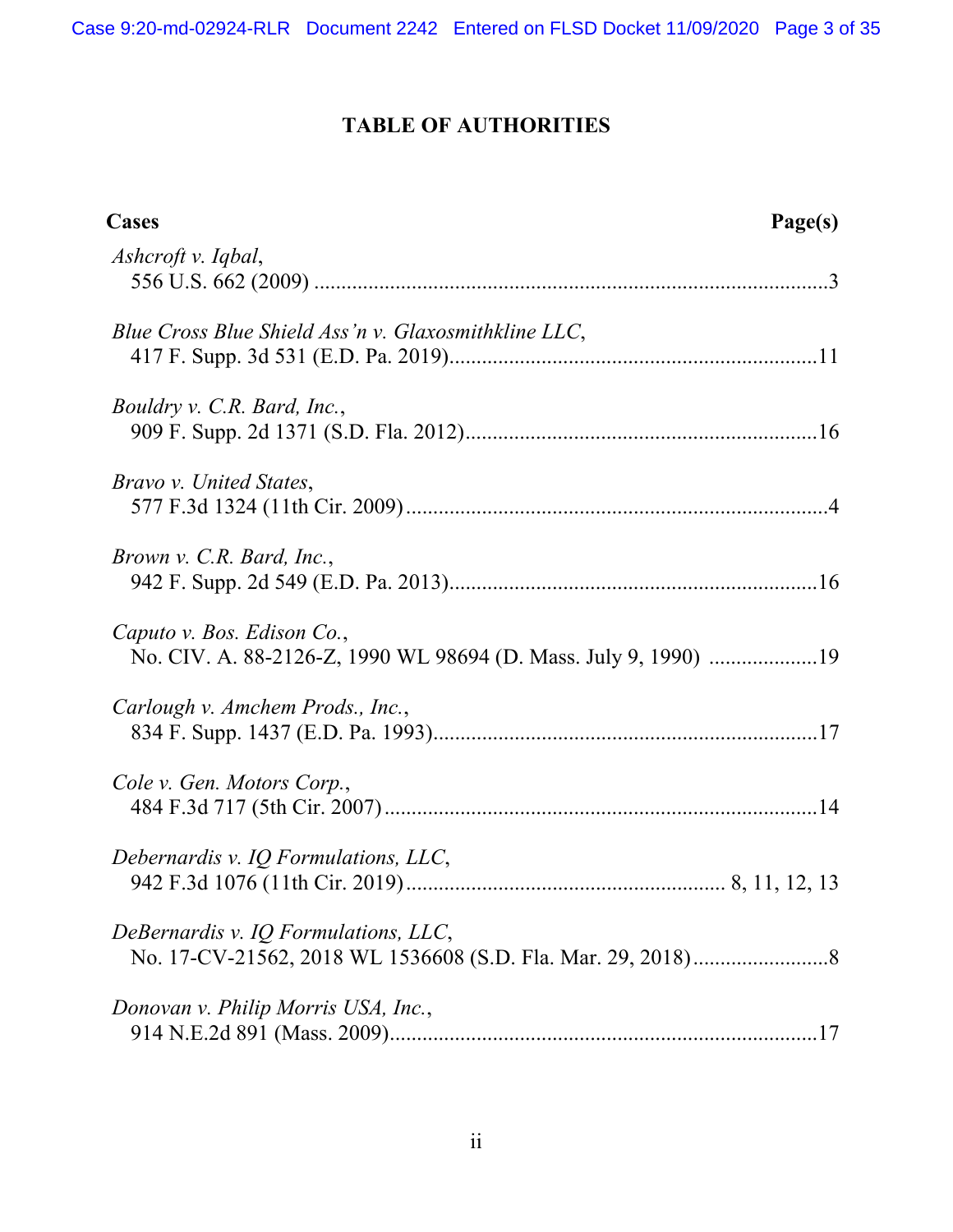| Erie R. Co. v. Tompkins,                                                                                                                   |
|--------------------------------------------------------------------------------------------------------------------------------------------|
| Franz v. Beiersforf, Inc.,                                                                                                                 |
| Friends of the Earth, Inc. v. Laidlaw Envtl. Servs. (TOC), Inc.,                                                                           |
| In re Agent Orange Prod. Liab. Litig.,                                                                                                     |
| In re Aqua Dots Prods. Liab. Litig.,                                                                                                       |
| In re Berg Litig.,                                                                                                                         |
| In re EpiPen (Epinephrine Injection, USP) Mktg., Sales Practices & Antitrust                                                               |
| In re Nat'l Prescription Opiate Litig.,                                                                                                    |
| In re Paoli R.R. Yard PCB Litig.,                                                                                                          |
| In re Toyota Motor Corp. Unintended Acceleration Mktg., Sales Practices, &<br>Prods. Liab. Litig.,                                         |
| In re Welding Fume Prods. Liab. Litig.,                                                                                                    |
| In Re: Juul Labs, Inc., Mktg., Sales Practices, & Prods. Liab. Litig.,<br>No. 19-MD-02913-WHO, 2020 WL 6271173 (N.D. Cal. Oct. 23, 2020)20 |
| Ironworkers Local Union 68 v. AstraZeneca Pharm., LP,                                                                                      |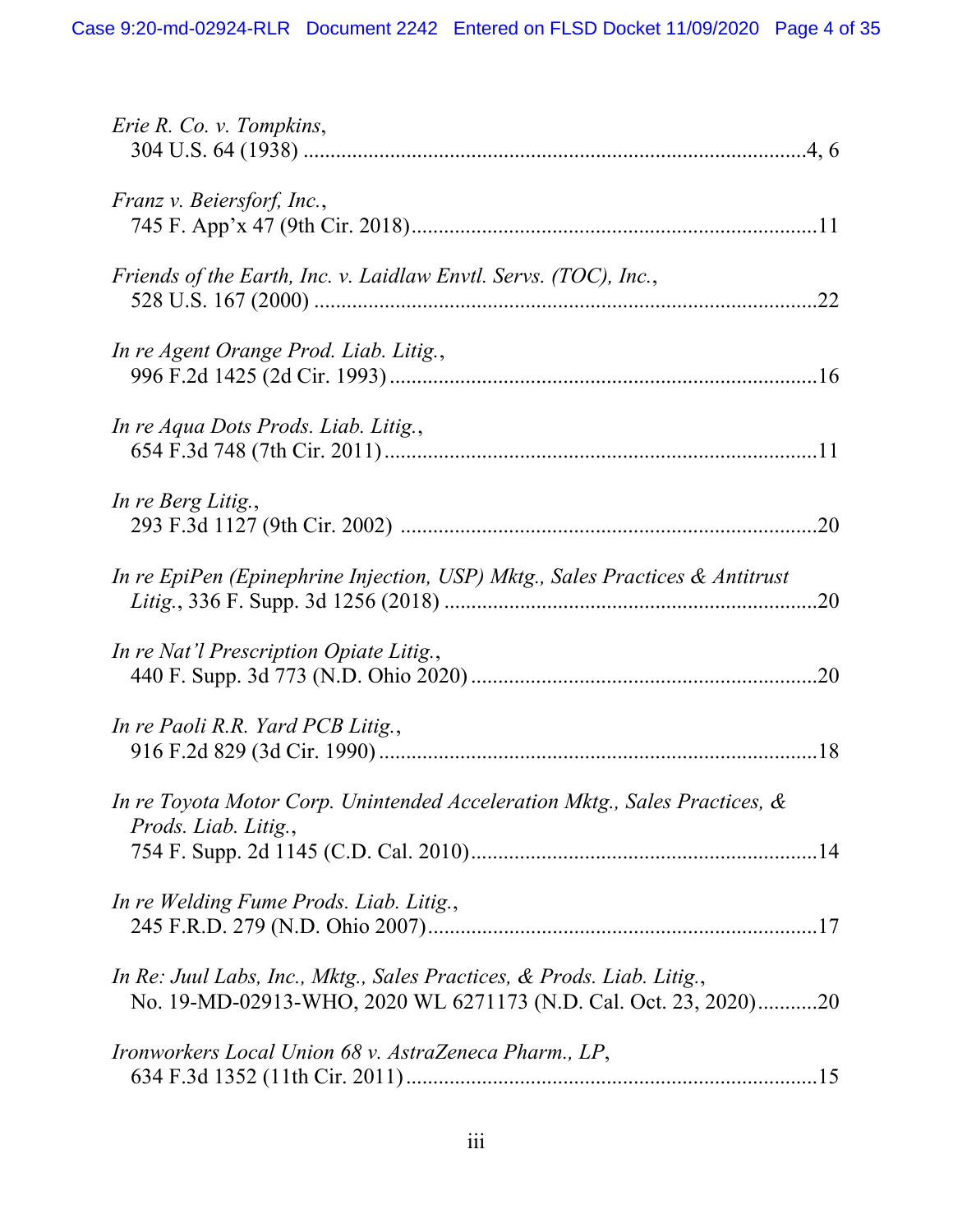| Ironworkers Local Union No. 68 v. AstraZeneca Pharm. LP,                                                  |
|-----------------------------------------------------------------------------------------------------------|
| London v. Wal-Mart Stores, Inc.,                                                                          |
| Lujan v. Defs. of Wildlife,                                                                               |
| <i>Mazzeo v. Nature's Bounty, Inc.,</i><br>No. 14-60580-CIV, 2014 WL 5846735 (S.D. Fla. Nov. 12, 2014) 12 |
| Muransky v. Godiva Chocolatier, Inc.,                                                                     |
| O'Neil v. Simplicity, Inc.,                                                                               |
| Petito v. A.H. Robins Co., Inc.,                                                                          |
| Ranier v. Union Carbide Corp.,                                                                            |
| Rivera v. Wyeth-Ayerst Labs.,                                                                             |
| Sheely v. MRI Radiology Network, P.A.,                                                                    |
| Spokeo, Inc. v. Robins,                                                                                   |
| Steel Co. v. Citizens for a Better Env't,                                                                 |
| Sutton v. St. Jude Med. S.C., Inc.,                                                                       |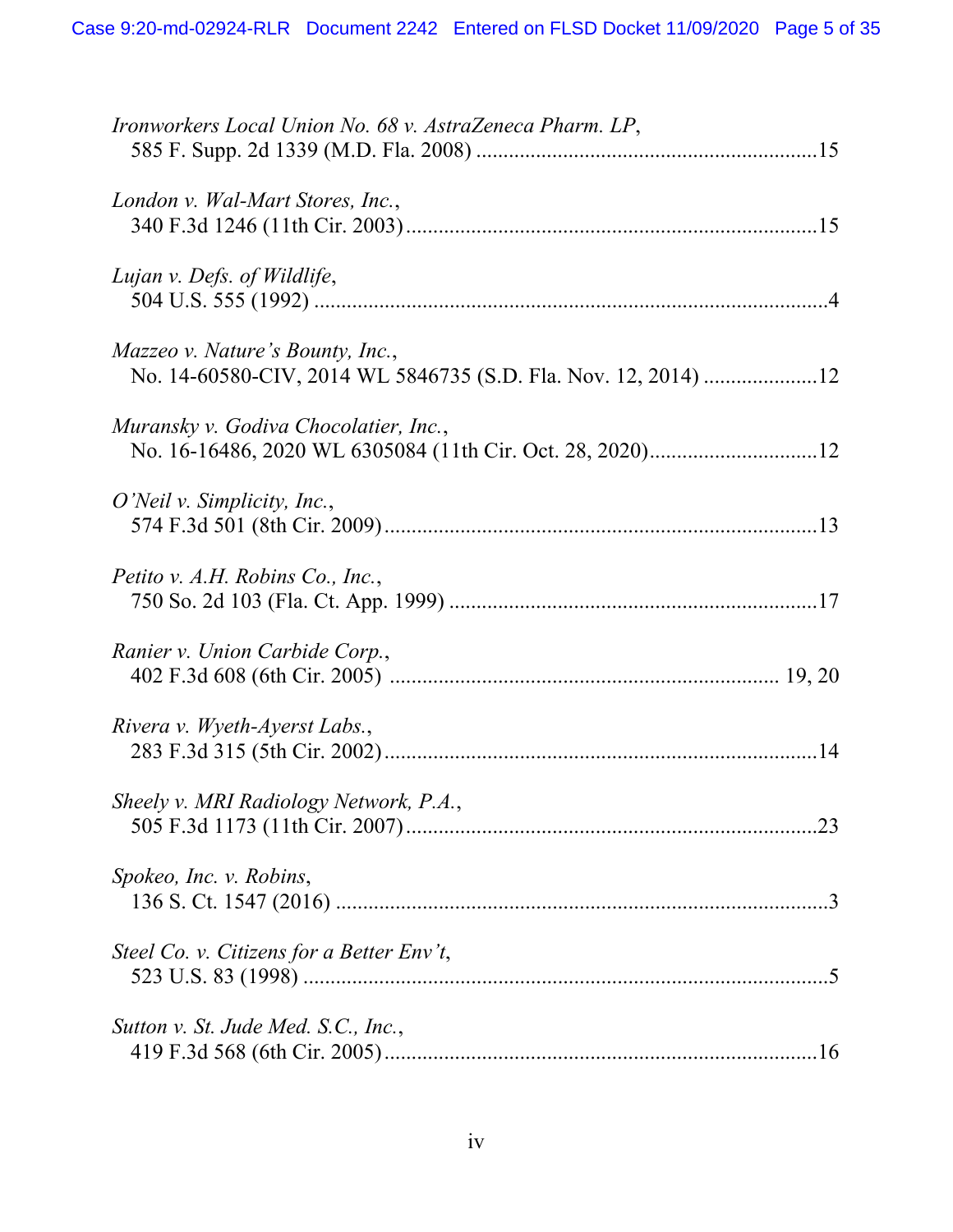| Swift v. Tyson,                                                                                  |
|--------------------------------------------------------------------------------------------------|
| United States v. Bhutani,                                                                        |
| United States v. Endotec, Inc.,<br>No. 606-cv-1281, 2009 WL 3111815 (M.D. Fla. Sept. 28, 2009)24 |
| United States v. Marcus,                                                                         |
| United States v. Milstein,                                                                       |
| United States v. W.T. Grant Co.,                                                                 |
| <b>Statutes</b>                                                                                  |
|                                                                                                  |
|                                                                                                  |
| <b>Rules</b>                                                                                     |
|                                                                                                  |
| .21                                                                                              |
|                                                                                                  |
|                                                                                                  |
|                                                                                                  |
| <b>OTHER AUTHORITIES</b>                                                                         |

#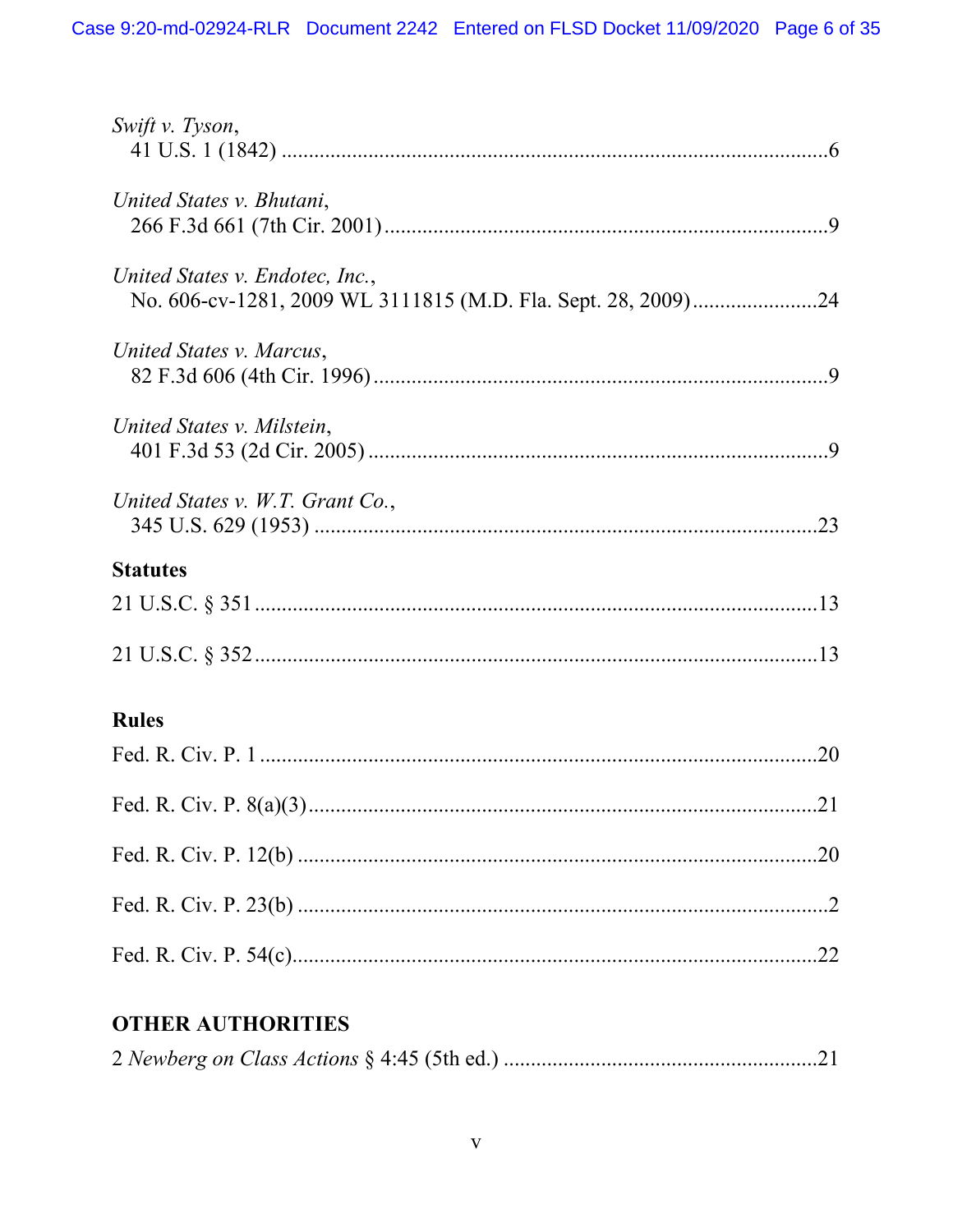Plaintiffs submit the following memorandum of law in opposition to the Generic Manufacturer and Repackager Defendants' Rule 12 Motion to Dismiss Class Complaints on the Ground of Failure to Allege an Injury. D.E. 2037 (Injury Mot.).

#### **INTRODUCTION**

Consumers and third-party payors (TPPs) spent billions on ranitidine, a product we now know produces high levels of NDMA, a potent carcinogen. Consumer Class Action Complaint (CCAC), D.E. 889 ¶¶ 1–2, 427, 499, 756–57; Third Party Payor Class Complaint (TPPCAC), D.E. 888, ¶¶ 495, 522, 562, 577, 586, 618, 675. The Consumers are at an increased risk of developing cancer, and will reasonably need costly medical monitoring to diagnose adverse health developments in time to treat them. The CCAC and TPPCAC alleged hundreds of counts under federal law and the law of every state, the District of Columbia, and Puerto Rico. Defendants seek to dismiss every last count on a single theory: neither complaint alleges an injury.

Defendants' gambit fails. Binding Eleventh Circuit case law holds that products that are so unsafe that they are illegal to buy or sell are also economically worthless and give rise to constitutional injury in fact when plaintiffs purchase them. The complaints carefully allege that ranitidine is just such a product. Even leaving aside any regulatory bar on sales, a reasonable consumer would not have purchased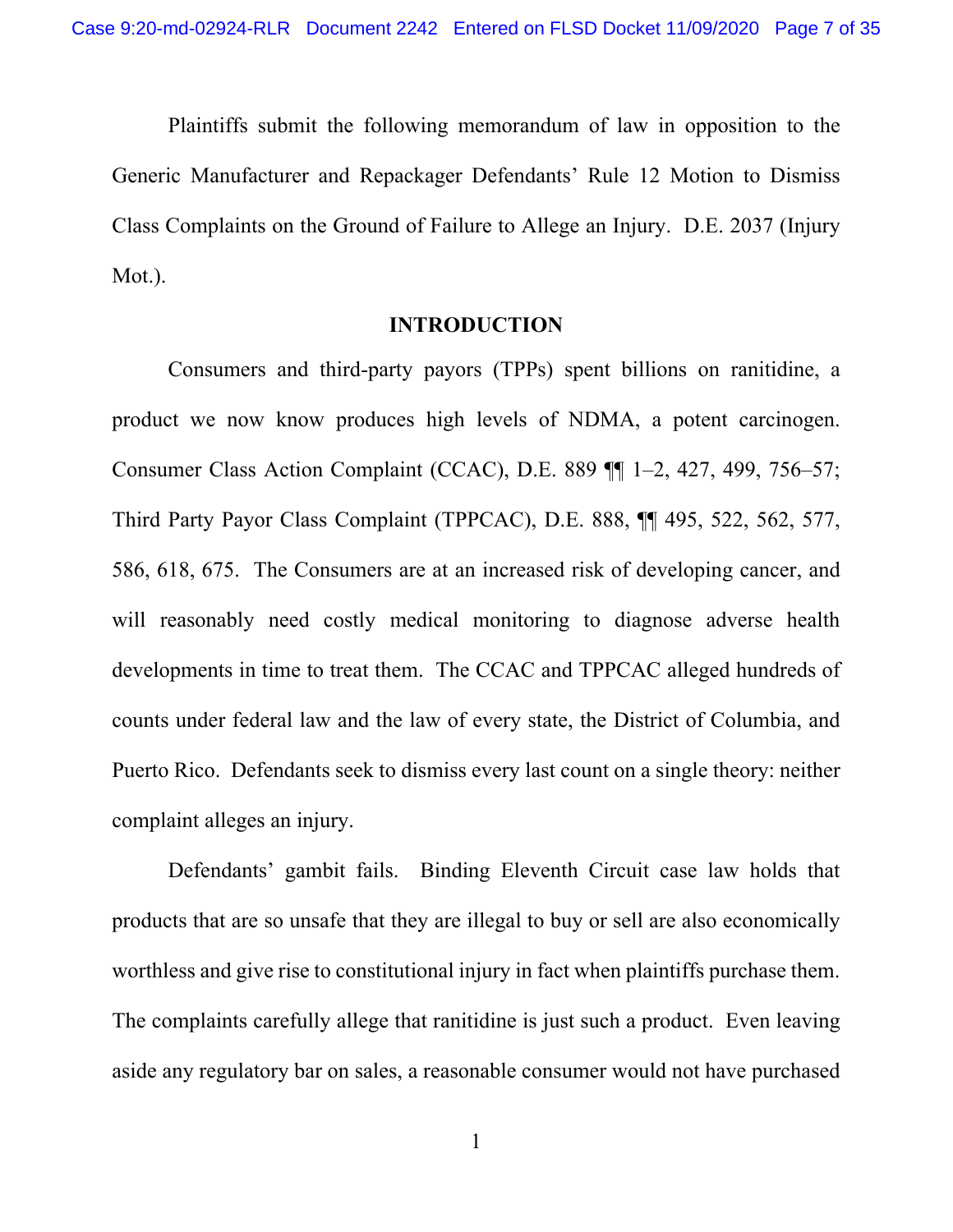ranitidine at all (much less for the same price), and TPPs would not have covered it, if Defendants had disclosed that it contains a carcinogen. The consumers allege the additional injuries of unwittingly ingesting a carcinogen without their consent and requiring periodic, costly medical surveillance necessary to detect physical harm due to Plaintiffs' increased risk of developing cancer. Plaintiffs suffered multiple forms of injury that suffice to show standing.

Unable to sustain their Article III challenge, Defendants repackage their argument under the "economic-loss rule," which, they insist, bars the TPPs' claims. But Defendants fail entirely to explain which states apply this rule, and under what circumstances. Incanting the words "economic loss rule" and nothing more cannot provide a ground to dismiss a claim. Only applicable law can do that.

The final request in Defendants' motion to dismiss does not actually seek to dismiss anything. In yet another effort to smuggle Rule 23 arguments into a 12(b)(6) motion, *cf.* Opp'n on Shotgun Pleadings and Article III Standing, D.E. 1980 at 14– 16, Defendants argue that any medical monitoring *remedy* be deemed "*not* injunctive relief." Injury Mot. at 17. The type of relief sought may well impact the sort of class the Court may eventually certify. *Compare* Fed. R. Civ. P. 23(b)(2) *with* 23(b)(3). But it has absolutely no bearing on whether Plaintiffs *state a claim* upon which relief can be granted, which is the sole inquiry on a Rule 12(b)(6) motion to dismiss. No doubt that is why *all* of Defendants' cited cases turn on questions of class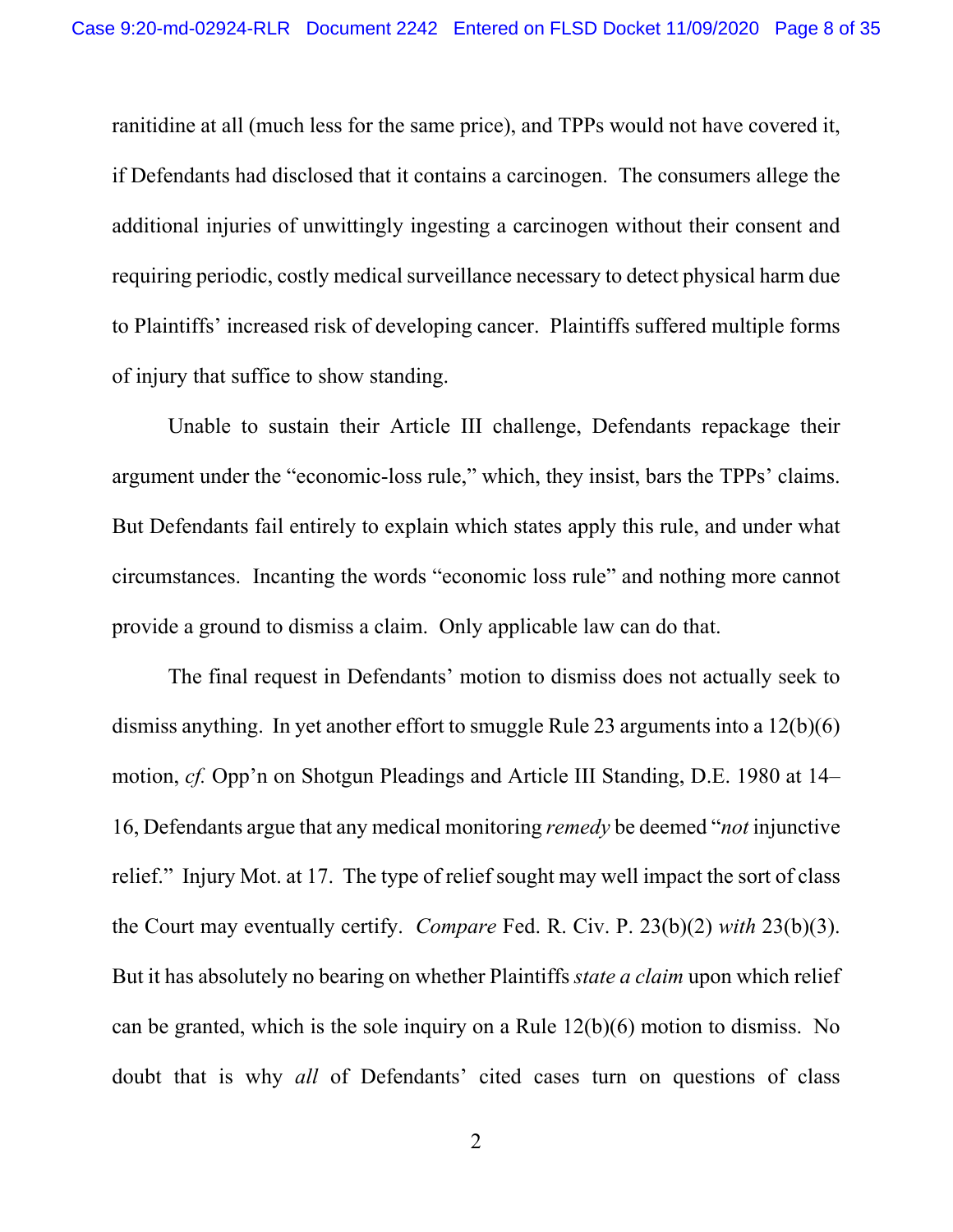certification, which they can brief at the appropriate time. *See* Pre-Trial Order 36, D.E. 1346 (limiting briefing to Rule 12 motions for these rounds). What they cannot do is treat a "motion to dismiss" as an open-ended wish list for all manner of judicial relief that is unmoored from the text, purpose, and structure of Rule 12(b)(6). Defendants' motion should be denied.

#### **ARGUMENT**

### **I. Legal Overview**

A complaint will survive a motion to dismiss if it "contain[s] sufficient factual matter, accepted as true, to 'state a claim to relief that is plausible on its face.' A claim has facial plausibility when the plaintiff pleads factual content that allows the court to draw the reasonable inference that the defendant is liable for the misconduct alleged." *Ashcroft v. Iqbal*, 556 U.S. 662, 678 (2009) (citations omitted). Whether well-pleaded *facts* amount to a *claim* turns on that claim's elements under substantive law, which is why "[i]n *Twombly*, the Court found it necessary first to discuss the antitrust principles implicated," and did the same for supervisory liability in *Iqbal*. *Id.* at 675. Analogously, whether the pleaded facts demonstrate *standing* turns on the elements of standing under federal constitutional doctrine. *See Spokeo, Inc. v. Robins*, 136 S. Ct. 1540, 1547 (2016) ("the plaintiff must 'clearly . . . allege facts demonstrating' each element [of standing]").

The "irreducible constitutional minimum of standing" has three elements: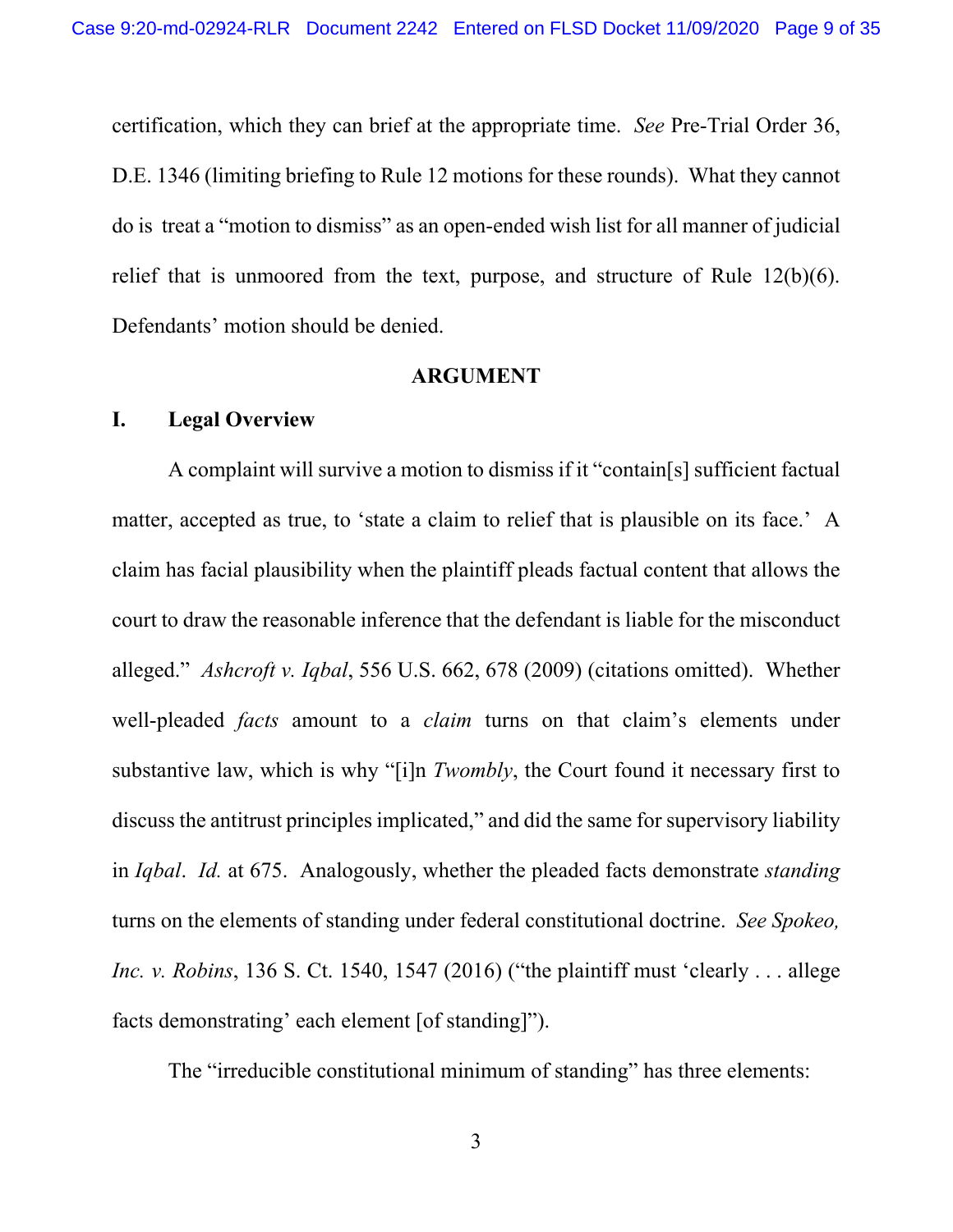[1] an injury in fact—an invasion of a legally protected interest which is (a) concrete and particularized, and (b) actual or imminent, not conjectural or hypothetical[;] [2] a causal connection between the injury and the conduct complained of—the injury has to be fairly traceable to the challenged action of the defendant, and not the result of the independent action of some third party not before the court[; and] [3] it must be likely, as opposed to merely speculative, that the injury will be redressed by a favorable decision.

*Lujan v. Defs. of Wildlife*, 504 U.S. 555, 560–61 (1992) (quotations, citations, and alterations removed).

The claims alleged in the class complaints turn on elements supplied by state law.<sup>1</sup> When sitting in diversity, federal courts are required to apply the substantive law of the states. *Erie R. Co. v. Tompkins*, 304 U.S. 64, 78 (1938). On questions of state law, this Court is bound by the rulings of state supreme courts. Where a state's highest court has not addressed a question, "federal courts are bound by decisions of a state's intermediate appellate courts unless there is persuasive evidence that the highest state court would rule otherwise." *Bravo v. United States*, 577 F.3d 1324, 1325 (11th Cir. 2009) (per curiam) (internal quotation marks omitted). When there is no state decision on point, a federal court must act as a state court would, predicting as best it can how the state's highest court would rule. *Id.* at 1325–26.

<sup>&</sup>lt;sup>1</sup> The charts in Plaintiffs' Class Standing and Shotgun Pleading Opposition, D.E. 1980, set out the universe of claims in a concise, visual form. *See id.* at 4, Figure 1 (summarizing the CCAC claims); *id.* at 5, Figure 2 (summarizing the TPPCAC claims).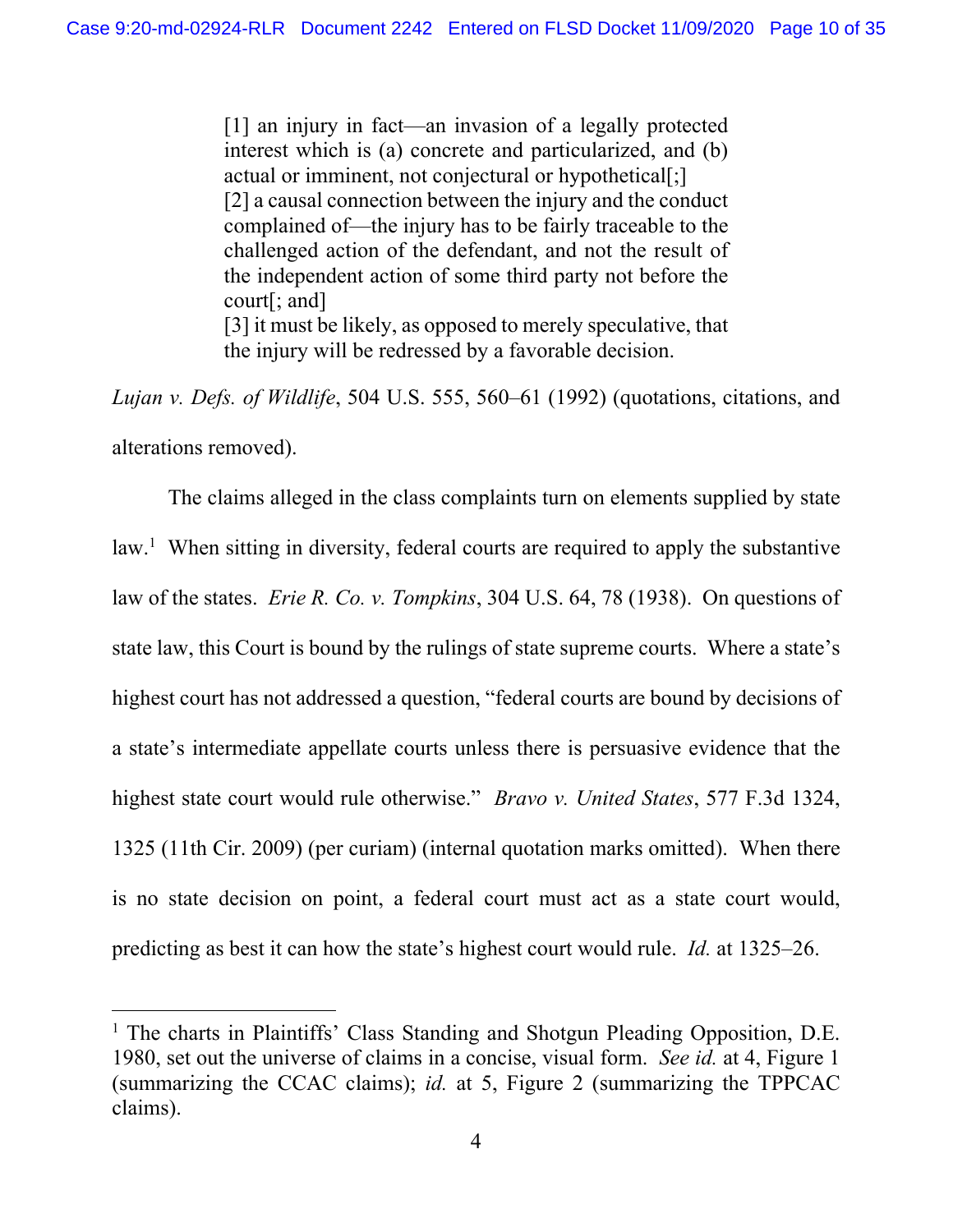For a Rule 12 motion to succeed on a particular state law claim under *Iqbal*, it would be "necessary first to discuss the [substantive legal] principles implicated" to identify the claim's elements—which would require an *Erie* prediction—and next to identify an essential element of the claim that was not pleaded in the complaint. 556 U.S. at 675.

## **II. Plaintiffs' Injuries Are Cognizable**

Defendants do not explain whether their Rule 12 Motion is brought under Rule 12(b)(1) ("lack of subject-matter jurisdiction") or Rule 12(b)(6) ("failure to state a claim"). *See* Injury Mot. at 4–5 (arguing courts dismiss similar actions "under Rule  $12(b)(1)$ " or "Rule  $12(b)(6)$ "). The distinction is crucial. If the former, dismissal must be *without* prejudice, *but see id.* at 18 ("all claims . . . must be dismissed with prejudice"), and the Court could *not* address state law merits questions. *See Steel Co. v. Citizens for a Better Env't*, 523 U.S. 83, 94 (1998) ("Jurisdiction is power to declare the law, and when it ceases to exist, the only function remaining to the court is that of announcing the fact and dismissing the cause." (citation omitted)). If the latter, the analysis depends on the elements of substantive *state* law, and would need to be decided under the framework of an *Erie* prediction, not the constitutional standing inquiry for redressable economic injury.<sup>2</sup> Defendants blur the line between

<sup>&</sup>lt;sup>2</sup> Whatever Justice Story's reservations, the Supreme Court long ago recognized state judicial decisions as "law" that supply the relevant rule of decision in diversity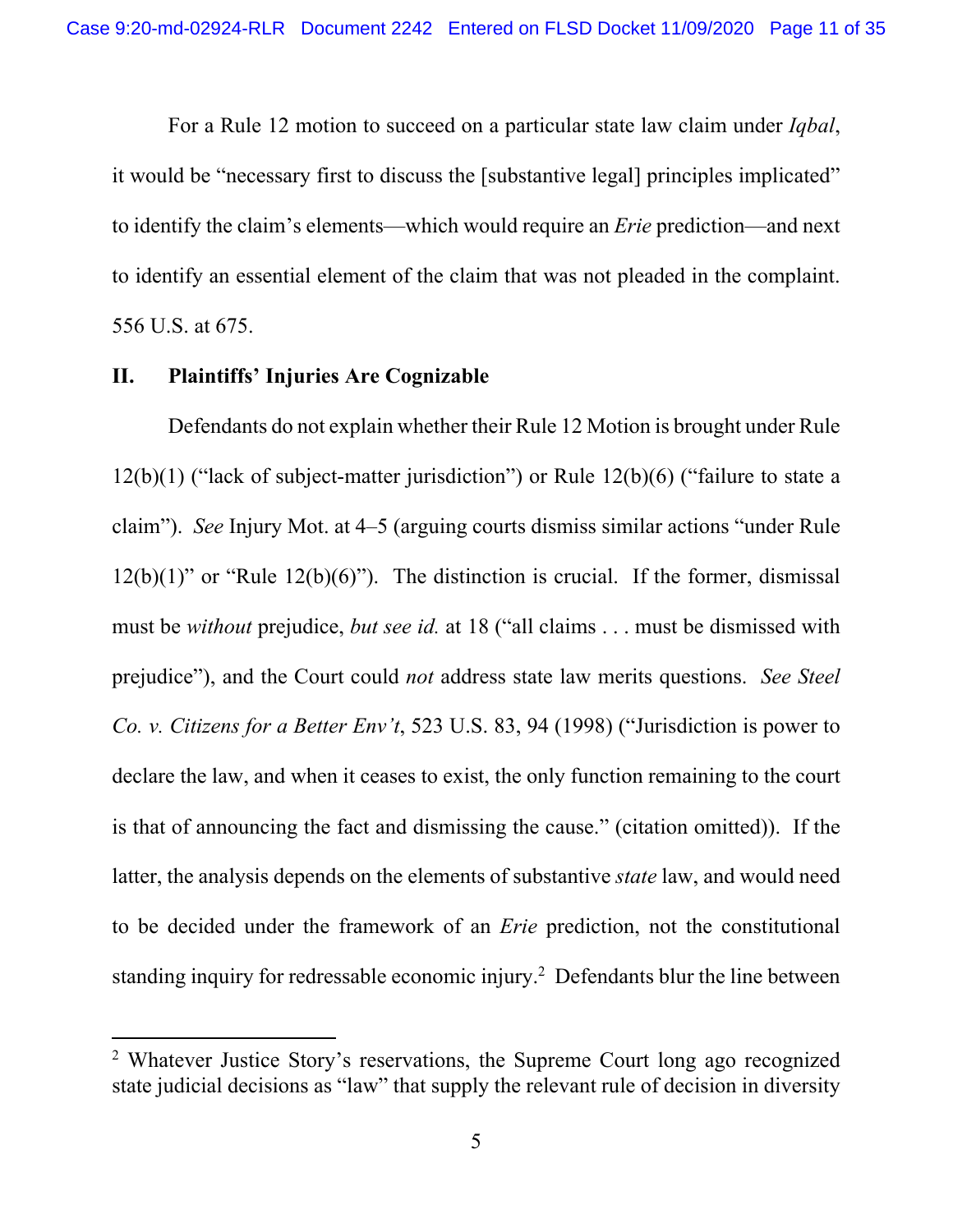jurisdiction and the merits in hopes of obtaining the best of both worlds: dismissal with prejudice (to prevent refiling in state court), but under federal law at one stroke (to avoid the hard work of actually explaining varied state law).

This Court should not allow that legerdemain. The ruse depends on treating the separate legal definitions of the word "injury" as interchangeable. For constitutional purposes, injury *in fact* refers to a wide category of harms that can form the basis of an Article III "case" or "controversy." By contrast, injury *at law* turns on whether state statutory or common law authorizes a recovery. Injury in fact concerns jurisdiction, which must be transsubstantive and focused on the nature of judicial power to resolve disputes. Injury at law turns on the merits, which can be either quite general (anyone aggrieved has a claim) or can require as an element very particular kinds of injury (invasion of privacy; injury to competition; physical injury; reputational injury; out-of-pocket losses, and so on).

If, as Defendants intimate, the laws of some states do not allow claims based on the sorts of injuries Plaintiffs allege, Defendants should have stated clearly which state laws are at issue and provided citations and legal argument. Plaintiffs are confident the Complaints plausibly alleged injury at law, but cannot be expected to

cases. *Cf. Erie,* 304 U.S. 64, *overruling Swift v. Tyson*, 41 U.S. 1 (1842) (Story, J.). By definition, federal constitutional law articulating the limits of Article III's case or controversy requirement is *not* state substantive law on the sorts of injuries that support claims or remedies.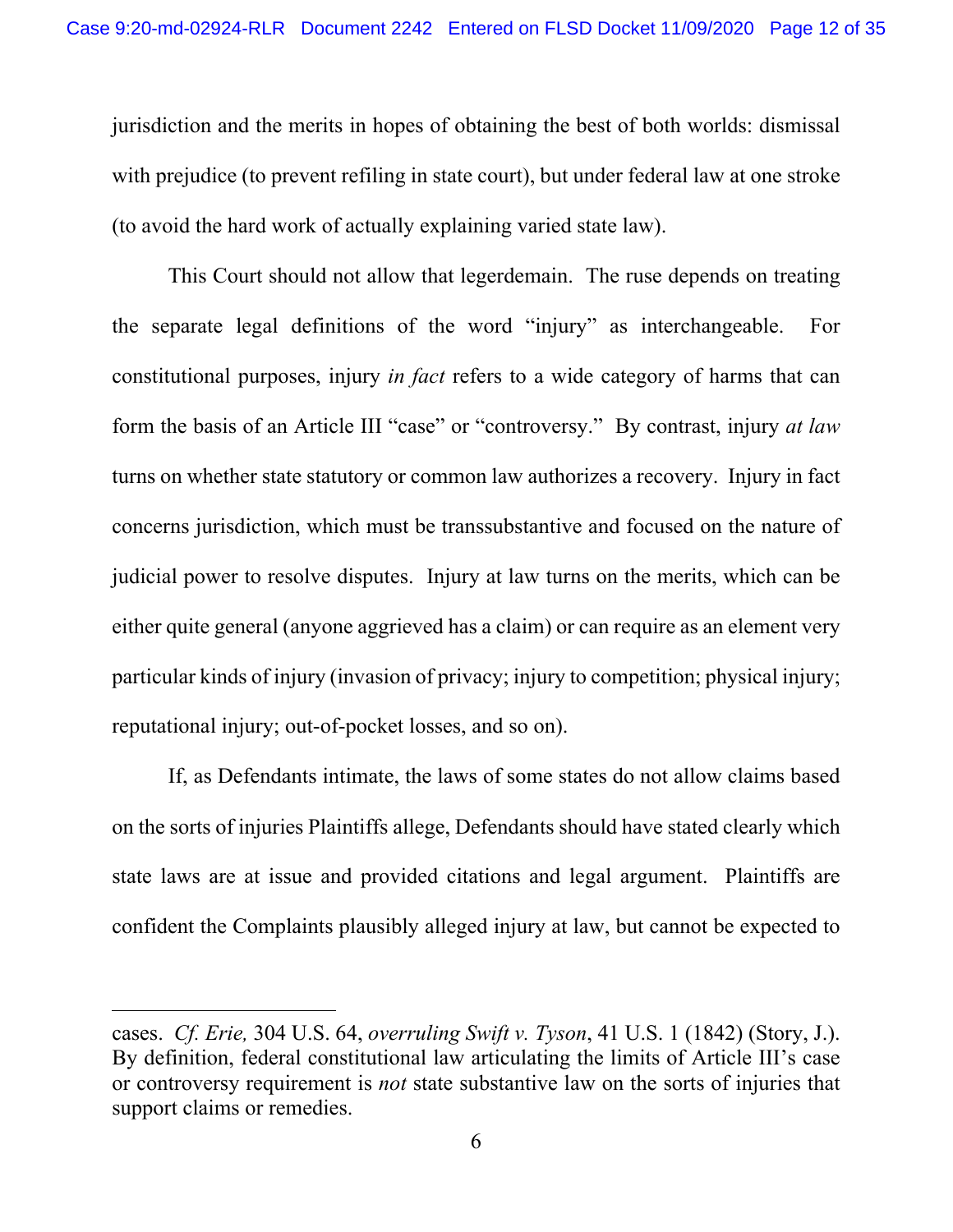canvas all relevant states to shadowbox a camouflagued 12(b)(6) Motion. In the absence of any particular 12(b)(6) argument to refute, Plaintiffs will focus on standing.

Defendants do not appear to challenge the traceability or redressability elements of standing. Instead, Defendants argue that both Class Complaints "*Must Be Dismissed Entirely*" because they allege no injury in fact. Injury Mot. at 4. This is a startling contention. It amounts to saying that even though TPPs and consumers paid for ranitidine that was "adulterated, misbranded, and therefore illegal to sell and economically worthless," TPPCAC  $\P$ 9, and even though consumers "face an increased risk of developing cancer and will be forced to pay for and endure lifelong medical monitoring, treatments, and/or medications, and to live with the fear and risk of developing additional health consequences," CCAC ¶ 13, nevertheless, they are *constitutionally forbidden* from even having a federal court adjudicate whether state law permits a recovery. That is not so.

Plaintiffs' allegations demonstrate standing in at least two ways. Both the Consumer and TPP Class Complaints allege "a type of economic injury, which is the epitome of 'concrete'" injury in fact under Article III. *MSPA Claims 1, LLC v. Tenet Fla., Inc.*, 918 F.3d 1312, 1318 (11th Cir. 2019). The CCAC also alleges physical injury, since it pleads that consumers ingested a carcinogen that presents a substantial risk of future health consequences.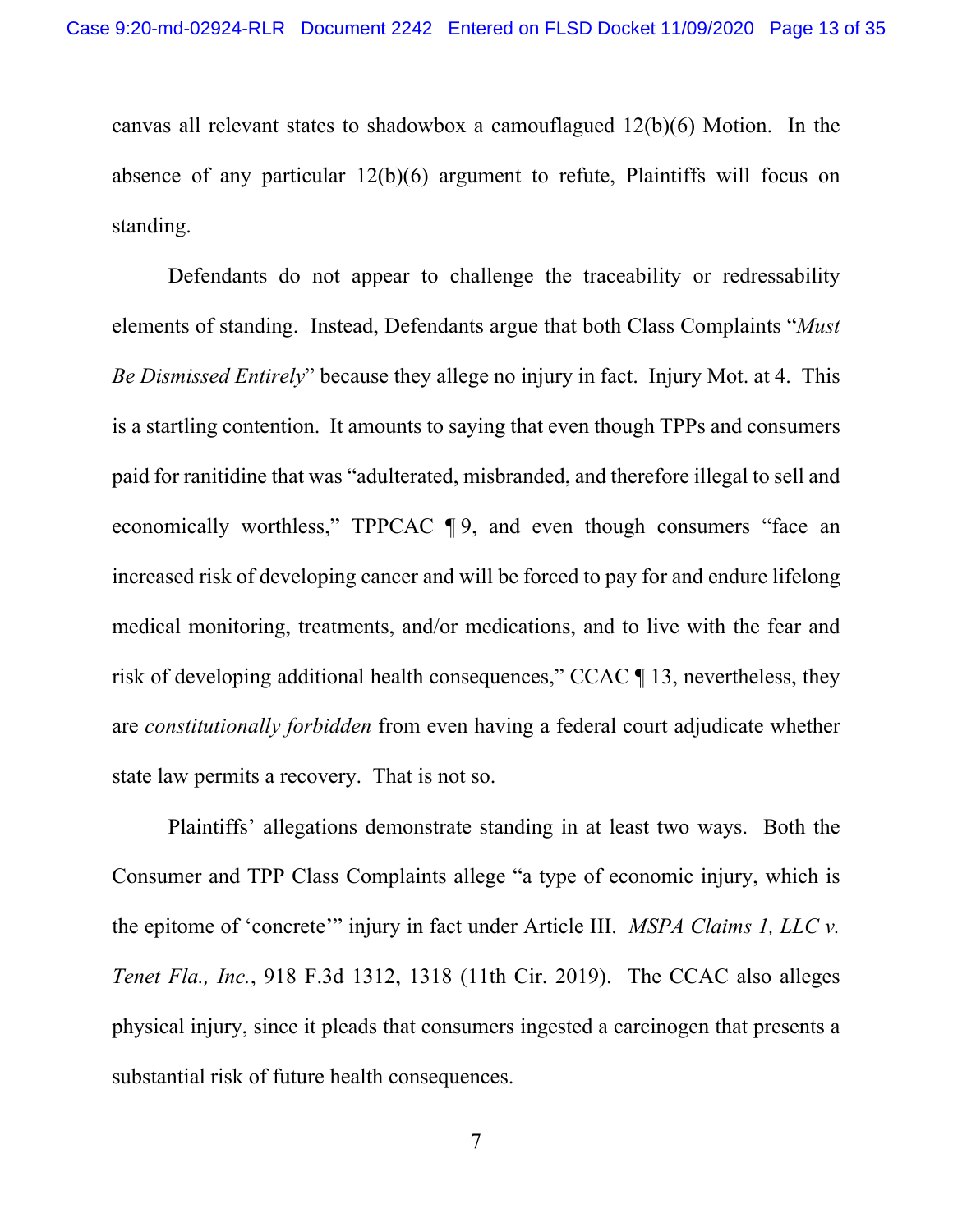#### **A. TPP and Consumer Plaintiffs Have Alleged a Pocketbook Injury**

#### *1. Eleventh Circuit case law supports standing*

In *DeBernardis v. IQ Formulations, LLC*, plaintiffs alleged that a dietary supplement was adulterated and misbranded under the Food, Drug, and Cosmetic Act (FDCA), and demanded damages under state law. No. 17-CV-21562, 2018 WL 1536608, at \*2 (S.D. Fla. Mar. 29, 2018). Relying on the same authorities Defendants cite here, the district court dismissed the case on standing grounds, because "plaintiffs alleged neither adverse health consequences nor that the supplements failed to perform as advertised." *Id.* The Eleventh Circuit vacated and remanded on appeal. *See Debernardis v. IQ Formulations, LLC*, 942 F.3d 1076, 1080 (11th Cir. 2019).

The Eleventh Circuit started with first principles: "Certainly, an economic injury qualifies as a concrete injury." *Id.* at 1084. Though "[o]rdinarily, when a plaintiff purchases a product with a defect, the product retains some value," there is a "notable exception" when a "product is rendered valueless as a result of a defect." *Id.* In that case, "damages will be equal to the entire purchase price of the product." *Id.* The Court narrowed its inquiry to "two questions: (1) does a purchaser acquire a worthless product when he purchases an adulterated supplement? And, if so, (2) did the plaintiffs adequately allege that the supplements they purchased were adulterated?" *Id.* at 1085. As to the first question, the court "accept[ed], at least at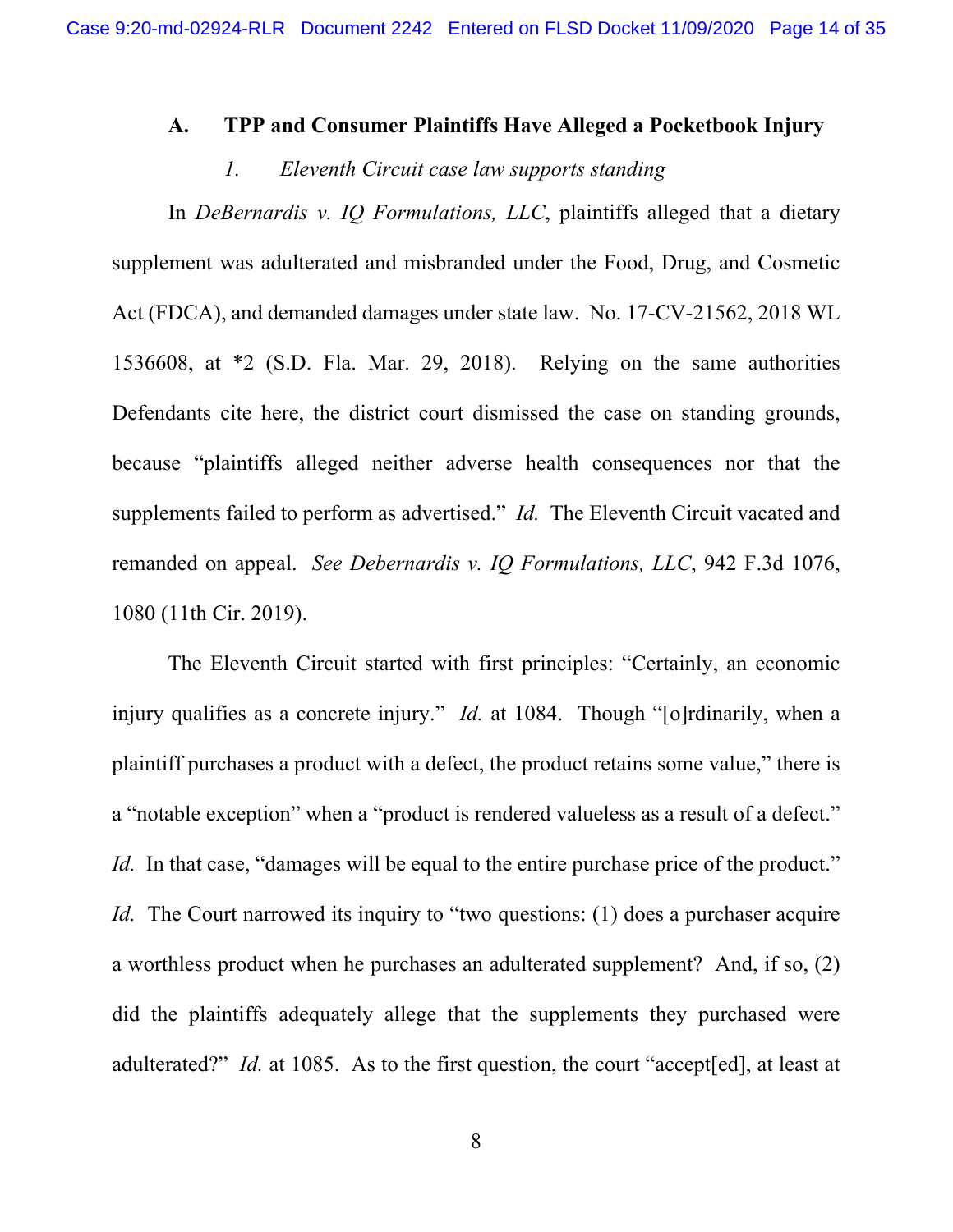the motion to dismiss stage" that one "who purchased an adulterated dietary supplement . . . received a product that Congress judged insufficiently safe for human ingestion," and consequently of "no value." *Id.* The court further accepted the plaintiffs' allegations that the supplement was adulterated. *Id.* The same reasoning applies here.

First, if an adulterated *supplement* is worthless, surely an adulterated or misbranded *drug* is too. That is sufficient here, since ranitidine is governed by the FDCA, the very same statute at issue in *Debernardis*. Still, it bears mention that the logic of the Eleventh Circuit opinion is not limited to a product deemed unsafe under federal law. The case itself starts from the premise that some serious defects render a product valueless, then concludes that an adulterated supplement fits within that category. Any sufficiently serious defect—including that a product is valueless by operation of *state* law—could produce the same result.<sup>3</sup> The TPPs allege that their

<sup>&</sup>lt;sup>3</sup> In the criminal law context, courts consistently find that consumers suffer a loss when they purchase a drug of unknown safety or efficacy. *See United States v. Bhutani*, 266 F.3d 661, 670 (7th Cir. 2001) ("[M]edical effectiveness of the drug or its dangerousness after adulteration ought not be the core of the inquiry; . . . there was indeed loss to consumers because consumers bought drugs under the false belief that they were in full compliance with the law."); *United States v. Marcus*, 82 F.3d 606, 610 & n.3 (4th Cir. 1996) (because "consumers would not purchase a drug of unknown safety and efficacy at any price," a drug company's gross sales "were the appropriate measure of the actual loss suffered by consumers"; irrespective of whether the drug "was actually safe and effective, customers suffered a loss by not receiving a drug of known safety and efficacy"); *United States v. Milstein*, 401 F.3d 53, 74 (2d Cir. 2005) ("contaminated medicine" may be found to be "worthless to the consumer").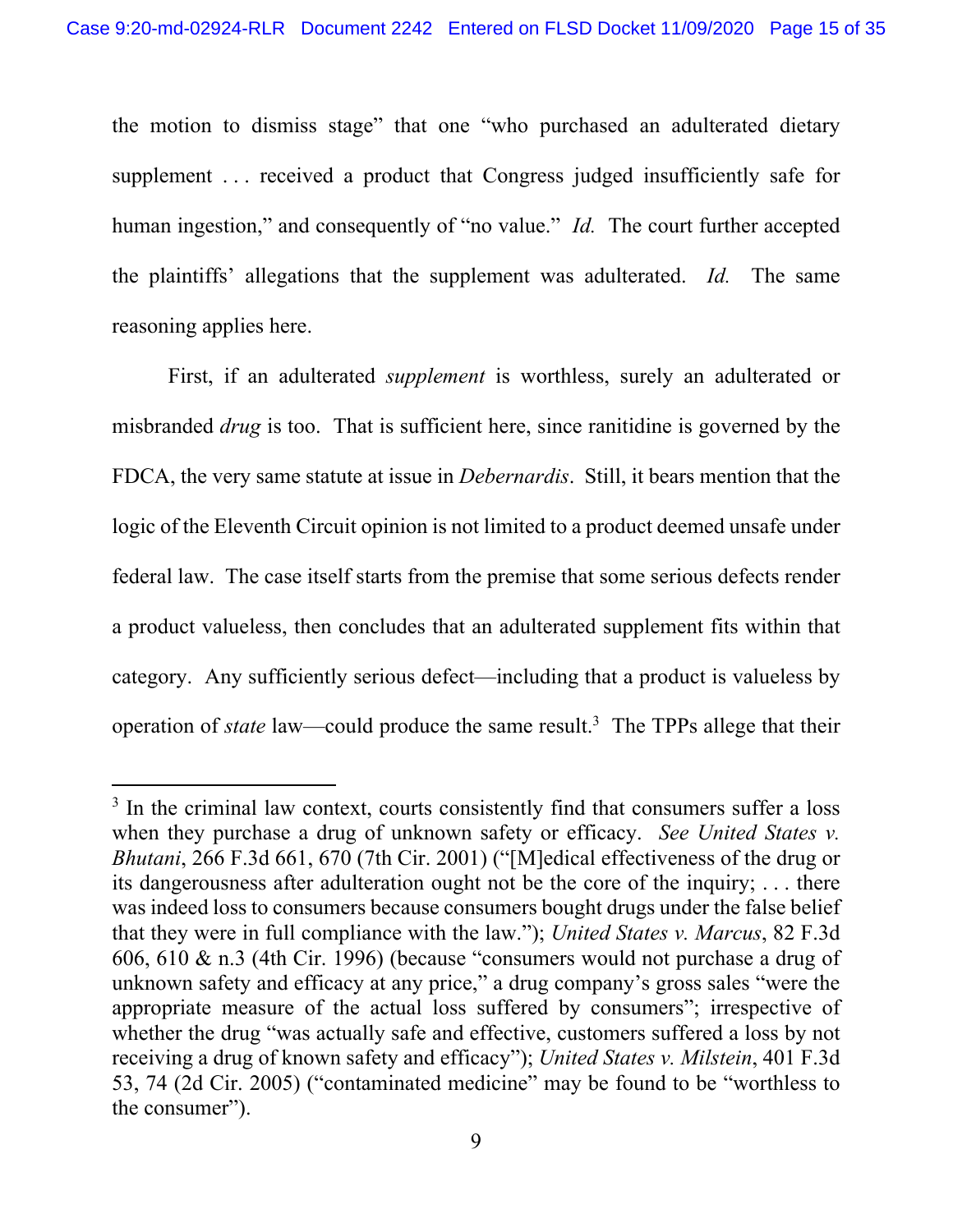economic losses stem "from making payments or reimbursements for purchases of a product that should not have been available for sale in the U.S., for which they would not have made payments or reimbursements, but for Defendants' unlawful conduct." TPPCAC ¶ 12; *see also id.* ¶¶ 493, 495 522, 559, 615, 638–40, 643–44, 649, 651, 659, 675. The Consumer Plaintiffs similarly allege that Defendants engaged in acts "with the common purpose of obtaining significant monies and revenues from Plaintiffs and Class members based on the concealment of the truth, while providing Zantac drugs that were worth significantly less than the purchase price paid." CCAC ¶ 789.

Second, both the TPP Complaint and the Consumer Complaint allege that ranitidine is, and has long been, misbranded and adulterated. *E.g.*, TPPCAC ¶¶ 335– 41 (Section IX entitled, "Defendants' Ranitidine-Containing Products Are Misbranded and Adulterated Because They Contain Biologically Relevant Levels of NDMA"); CCAC ¶¶ 595–604 (detailing Section III D, same). These allegations are detailed and plausible. It is telling that although the Class Complaints use the terms "adulterate" or "misbrand" more than one hundred times, no form of those words appear in Defendants' Motion even once.

Even worse for Defendants than *Debernardis*'s holding is the theory it expressly rejected: theirs. Defendants' legal theory is that a class action for "economic loss" is unavailable "when the drug at issue was effective for its approved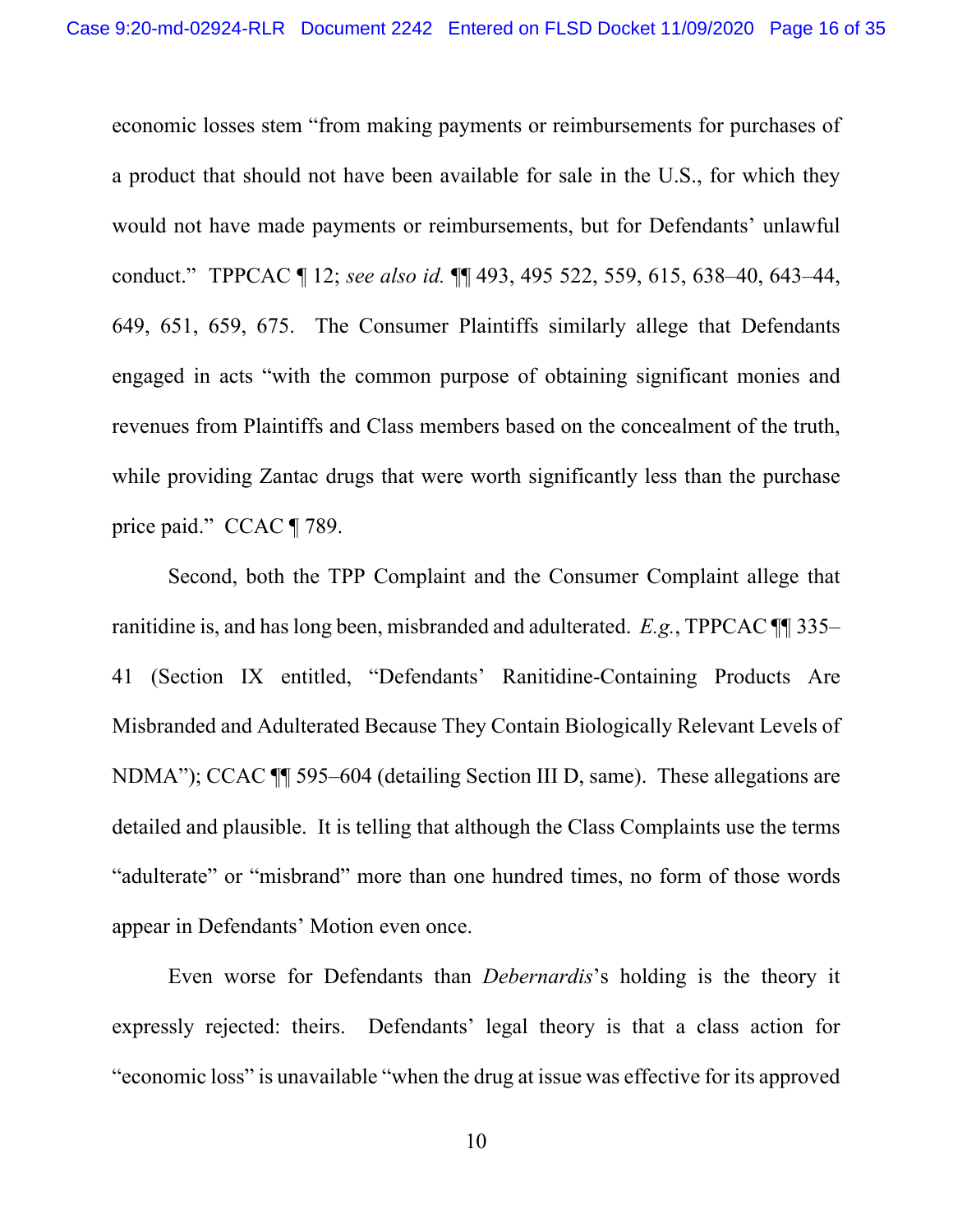indication and benefitted the class members." Injury Mot. at 7. The Eleventh Circuit summarized defendants' argument similarly: they argued no standing existed "because the complaint included no allegation that the supplements *failed to perform as advertised* or were purchased at a premium due to a misrepresentation about the product." 942 F.3d at 1085–86 (emphasis added). While "these allegations [a]re *sufficient* to establish standing," they are not "*necessary* to establish standing." *Id.* at 1086 (emphasis in original).<sup>4</sup> Judge Sutton, concurring, stated the issue even more simply:

> All Debernardis and Damore say is that they would not have bought the supplements had they known that IQ Formulations failed to comply with federal law. Debernardis and Damore nonetheless plausibly allege an injury in fact—that they paid more for IQ Formulations' dietary supplements than they would have paid had they known the company did not follow the law. This

<sup>4</sup> *See also* 942 F.3d at 1087 ("[A]t least one other circuit has recognized that . . . an economic injury occurs when the purchaser acquires a worthless product, even if there is no indication that she was physically harmed by the product, the product failed to work as intended, or she paid a premium for the product.") (citing *In re Aqua Dots Prods. Liab. Litig.*, 654 F.3d 748, 751 (7th Cir. 2011) ("none of the plaintiffs (or their children) was injured by swallowing the [toxic] beads. This means that members of the class did not suffer physical injury, but it does not mean that they were uninjured. The plaintiffs' loss is financial: they paid more for the toys than they would have, had they known of the risks the beads posed to children. A financial injury creates standing.")); *Franz v. Beiersforf, Inc.*, 745 F. App'x 47, 49 (9th Cir. 2018) (plaintiff had standing where she claimed injury from purchasing a skin lotion that qualified as a "drug" under the Food Drug and Cosmetic Act, but had not been approved by the FDA); *Blue Cross Blue Shield Ass'n v. Glaxosmithkline LLC*, 417 F. Supp. 3d 531 (E.D. Pa. 2019) (denying summary judgment and finding that the TPP plaintiffs had alleged injury in fact to support standing where they paid for drugs non-compliant with CGMPs).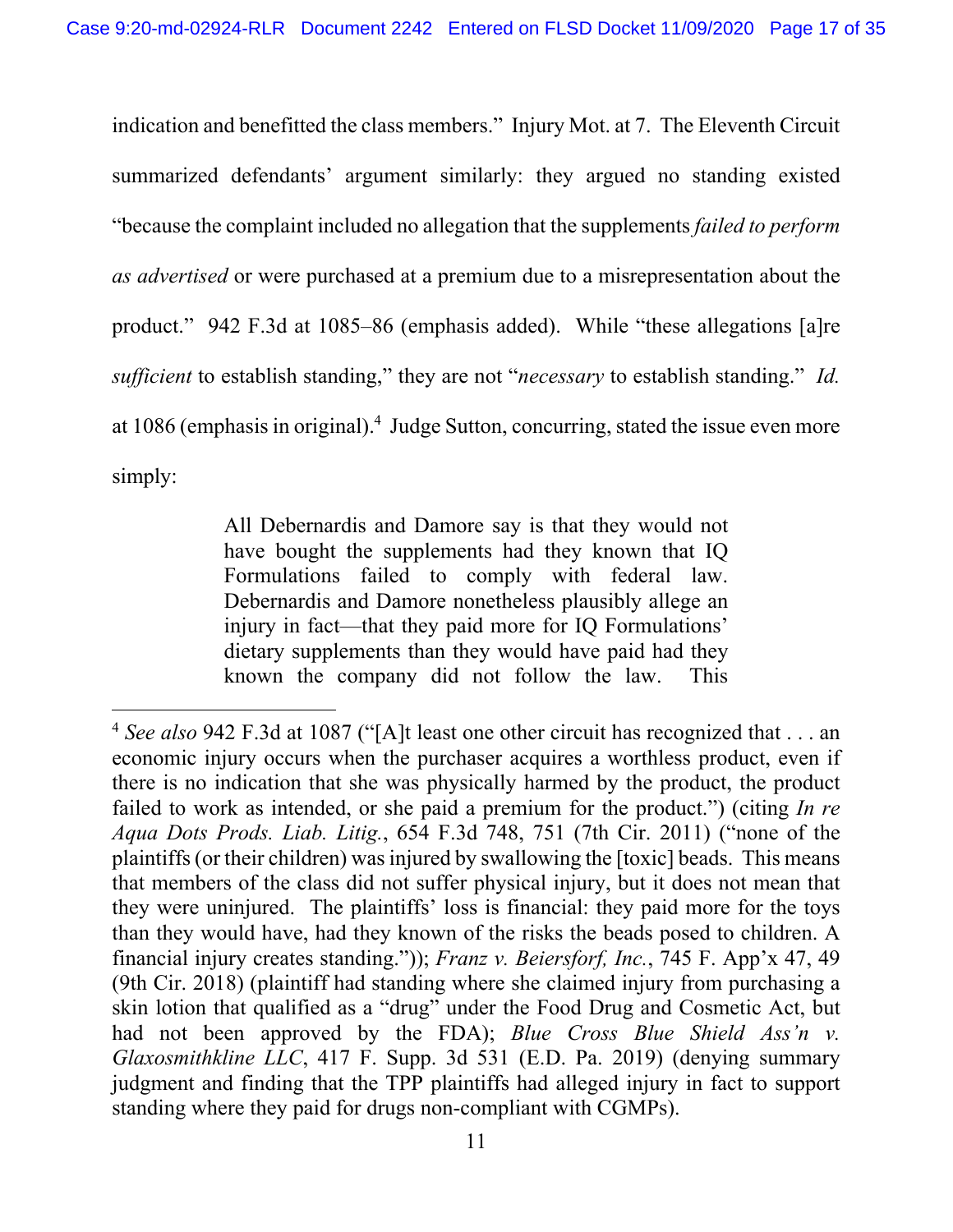difference in price states a concrete economic harm that satisfies Article III standing's injury in fact element, no matter the label we give it.

*Id.* at 1090 (Sutton, J., concurring). The en banc Eleventh Circuit recently reaffirmed *Debernardis*: "Although the plaintiffs suffered no physical harm from the supplement, we concluded that they were sold a worthless product 'that Congress judged insufficiently safe for human ingestion.' *Id.* at 1085. That deprived the plaintiffs of the benefit of their bargain and amounted to a direct economic loss that supported standing." *Muransky v. Godiva Chocolatier, Inc.*, No. 16-16486, 2020 WL 6305084, at \*6 (11th Cir. Oct. 28, 2020).

Defendants' sole mention of this controlling precedent is buried at the tail end of a half-page-long string cite contained in a single-spaced footnote. Injury Mot. at 5, n.3; *but see Mazzeo v. Nature's Bounty, Inc.*, No. 14-60580, 2014 WL 5846735, n.1 (S.D. Fla. Nov. 12, 2014) ("Defendant also raises a standing argument in a footnote, 'which [is] the wrong place for substantive arguments on the merits of a motion.' The Court accordingly will not consider this argument." (citations omitted)). In two dismissive sentences, Defendants claim *Debernardis* is "distinguishable" because ranitidine was "lawfully sold at the time of purchase" and also "involved a different regulatory framework." Injury Mot. at 5, n*.*3 (internal quotations and citations omitted). Defendants' conclusory distinctions do not withstand scrutiny. By repeatedly alleging that ranitidine was misbranded and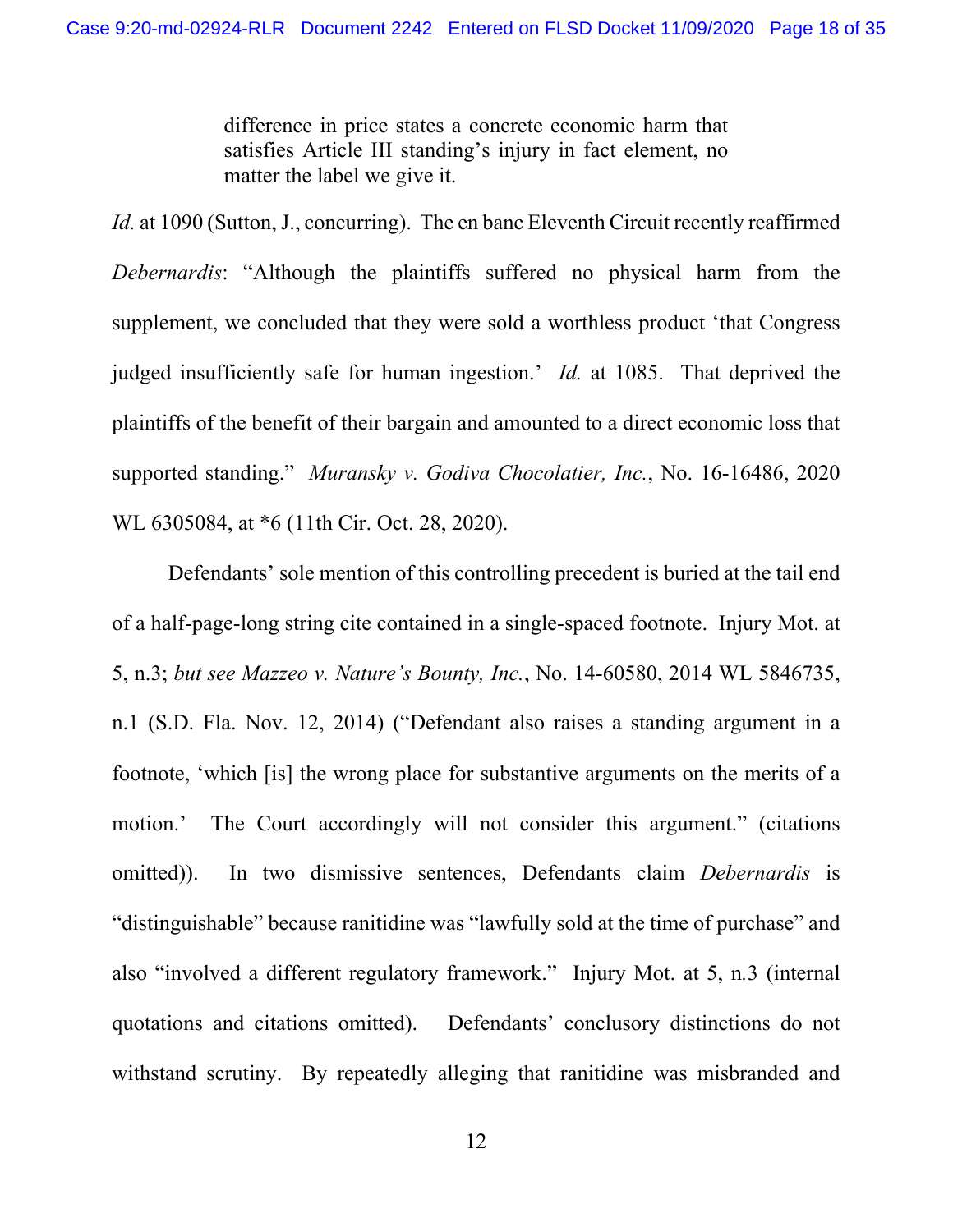adulterated, the Class Complaints pleaded that the drug was *not* "lawfully sold at the time of purchase." Defendants imply that some proceeding declared the supplement at issue in *Debernardis* adulterated, but that is not true. The defendants in *Debernardis*—like Defendants here—vigoriously disputed that their product was adulterated, but the court adhered to the allegations in the complaint. 942 F.3d at 1085, n.5.

Though *Debernardis* left open the situation of "a product that was lawfully sold at the time of purchase but whose sale later was prohibited," *id.* at 1088, n.8 (citing *O'Neil v. Simplicity, Inc.*, 574 F.3d 501, 504 (8th Cir. 2009)), that is no help to Defendants. Ranitidine was not lawfully sold, at least as soon as Defendants knew or should have known that the molecule breaks down into NDMA. 21 U.S.C. §§ 351–52. That the FDA recognized this at a point in time (and requested a recall), does not mean that the FDCA's provisions did not apply before that. To put the same point a different way, if the FDA had—after the relevant sales—ordered the defendant in *Debernardis* to recall its product, that would not have cast standing into doubt for sales that occurred before the recall.

## *2. Defendants' other arguments are unavailing because each plaintiff purchased a defective product*

Defendants' primary argument boils down to the idea that a plaintiff cannot sue merely because a product bought by someone else was defective. That principle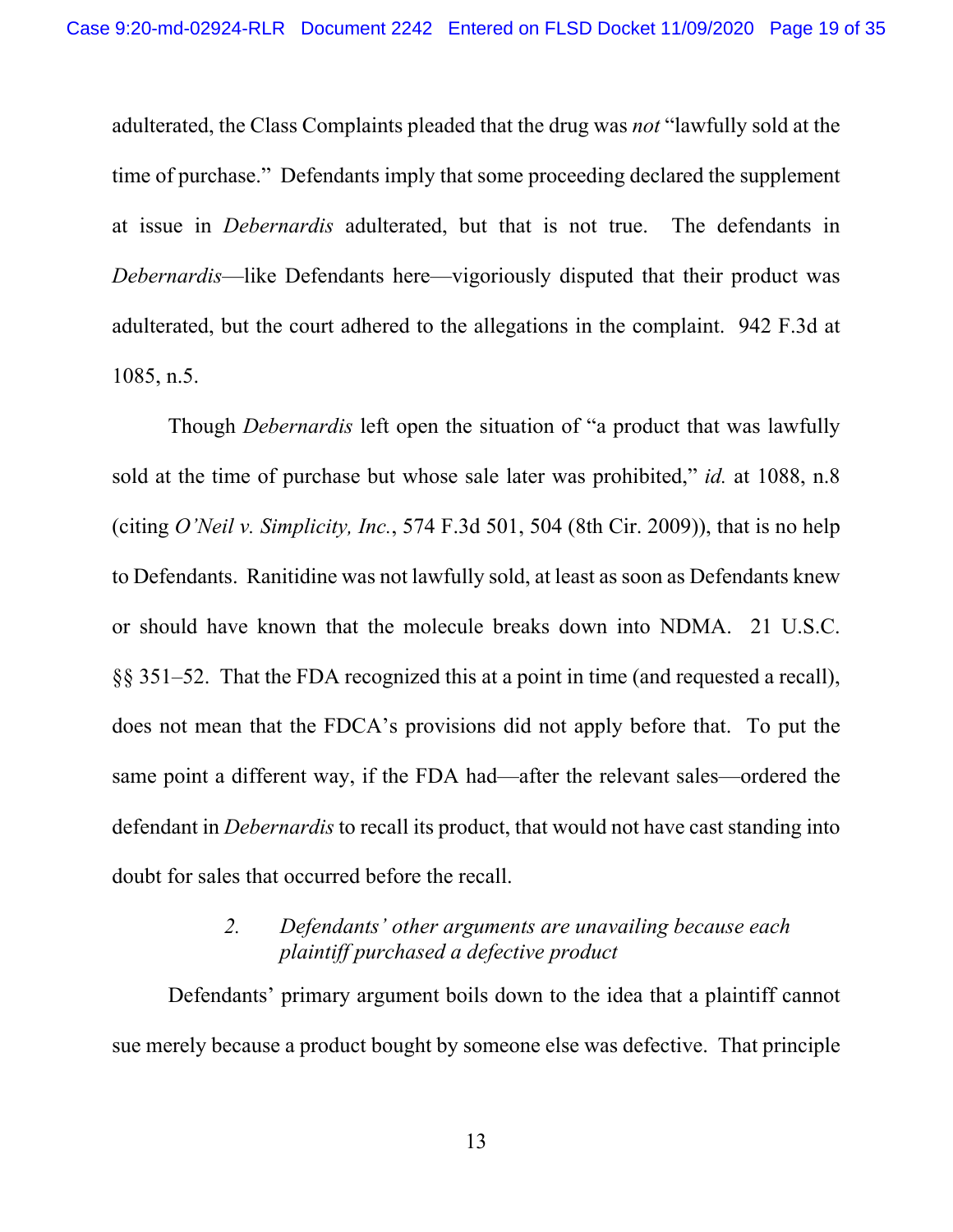is incorrect, since defects can affect the value of the product.<sup>5</sup> Even if it were correct, that principle has no application here, because Plaintiffs allege that all ranitidine breaks down into NDMA and can cause cancer. To illustrate this, consider that the ranitidine plaintiffs who now have cancer took was no different—as far as the pleaded allegations go—from the ranitidine that others ingested. That only some plaintiffs have developed cancer by now does not prove the ranitidine others took was any different, or less defective. Purchasing a defective drug is an injury.

Similar principles distinguish Defendants' primary, out-of-circuit case, *Rivera v. Wyeth-Ayerst Labs.*, 283 F.3d 315 (5th Cir. 2002). There, Wyeth sold Duract with a warning that it could cause liver failure, and so should be used "only for the short term (10 days)." *Id.* at 317. Many patients used it longer anyway, and some of them were injured, leading Wyeth to recall the drug. Plaintiffs brought a

<sup>5</sup> *See, e.g.*, *In re Toyota Motor Corp. Unintended Acceleration Mktg., Sales Practices, & Prods. Liab. Litig.*, 754 F. Supp. 2d 1145, 1162 (C.D. Cal. 2010) ("According to Plaintiffs' allegations, Toyota vehicles with [electronic throttle control systems] dropped in value owing to the alleged SUA [sudden unintended acceleration] defect. If a defect causes SUA to manifest itself in a small percentage of Toyota vehicles, it makes sense that people would be less willing to buy or use those vehicles on the off-chance that they might experience the SUA defect. . . . Hence, the alleged economic loss."); *Cole v. Gen. Motors Corp.*, 484 F.3d 717, 722– 23 (5th Cir. 2007) (rejecting defendants' argument that plaintiffs lacked standing "[b]ecause plaintiffs' air bags never deployed inadvertently" on the reasoning that "each plaintiff suffered economic injury at the moment she purchased a DeVille because each DeVille was defective. . . . Whether recovery for such a claim is permitted under governing law is a separate question; it is sufficient for standing purposes that the plaintiffs seek recovery for an economic harm that they allege they have suffered.").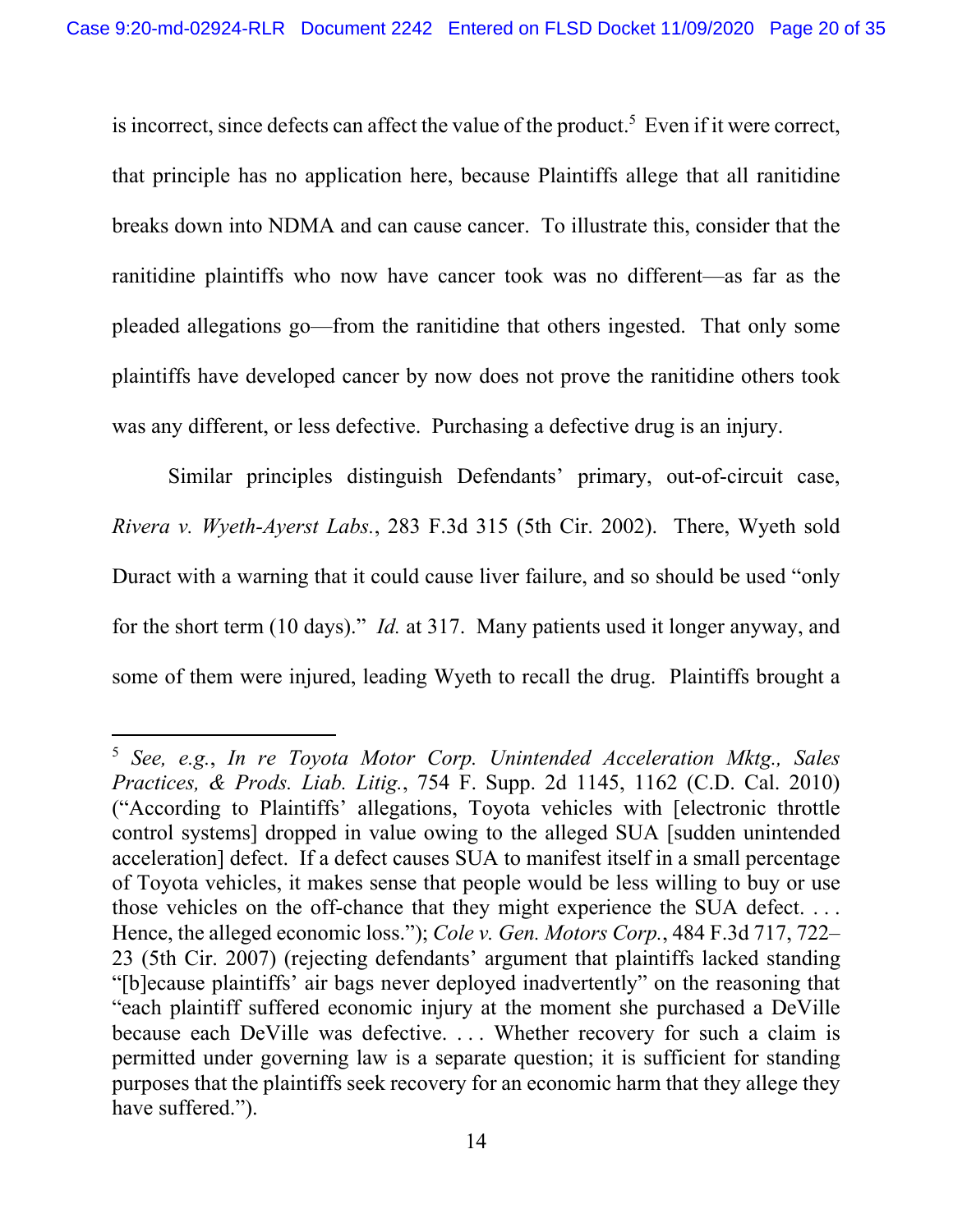class-action suit, but the Fifth Circuit dismissed the suit on standing grounds. The problem was that "[t]he plaintiffs do not claim Duract caused them physical or emotional injury . . . or has any future health consequences to users . . . . The plaintiffs claim that Wyeth . . . [sold] a defective drug, but then aver that *the drug was not defective as to them*," and plaintiffs "concede[d] they were not among the injured." *Id.* at 319–20 (emphasis added). In other words, unlike in this case, plaintiffs pleaded themselves out of court, as the class was full of people who used Duract as intended—for short periods—and alleged neither any ill effects nor any risk of latent injuries. Ranitidine is nothing like this, since Consumer Plaintiffs alleged that they "face an increased risk of developing cancer and will be forced to pay for and endure lifelong medical monitoring, treatments, and/or medications, and to live with the fear and risk of developing additional health consequences." CCAC  $\P$  13.<sup>6</sup>

<sup>&</sup>lt;sup>6</sup> Contrary to Defendants' suggestion, the Middle District of Florida did not even cite *Rivera* in *Ironworkers Local Union No. 68 v. AstraZeneca Pharmaceuticals LP*, 585 F. Supp. 2d 1339 (M.D. Fla. 2008). *Compare* Injury Mot. at 10 (suggesting *Ironworkers* as an "example" of courts that "applied the reasoning in *Rivera*). Perhaps Defendants meant the Eleventh Circuit case, which cited *Rivera* for the unrelated proposition that the plaintiff needed to allege that a prescription was one "the physician should not have prescribed because the drug was unsafe or ineffective for its prescribed use." *Ironworkers Local Union 68 v. AstraZeneca Pharm., LP*, 634 F.3d 1352, 1363 (11th Cir. 2011). If Defendants meant to imply that *Rivera* has been accepted in this Circuit, that is dubious. The only other case to cite it distinguishes it tersely as arising under different state law. *See London v. Wal-Mart Stores, Inc.*, 340 F.3d 1246, 1252 (11th Cir. 2003).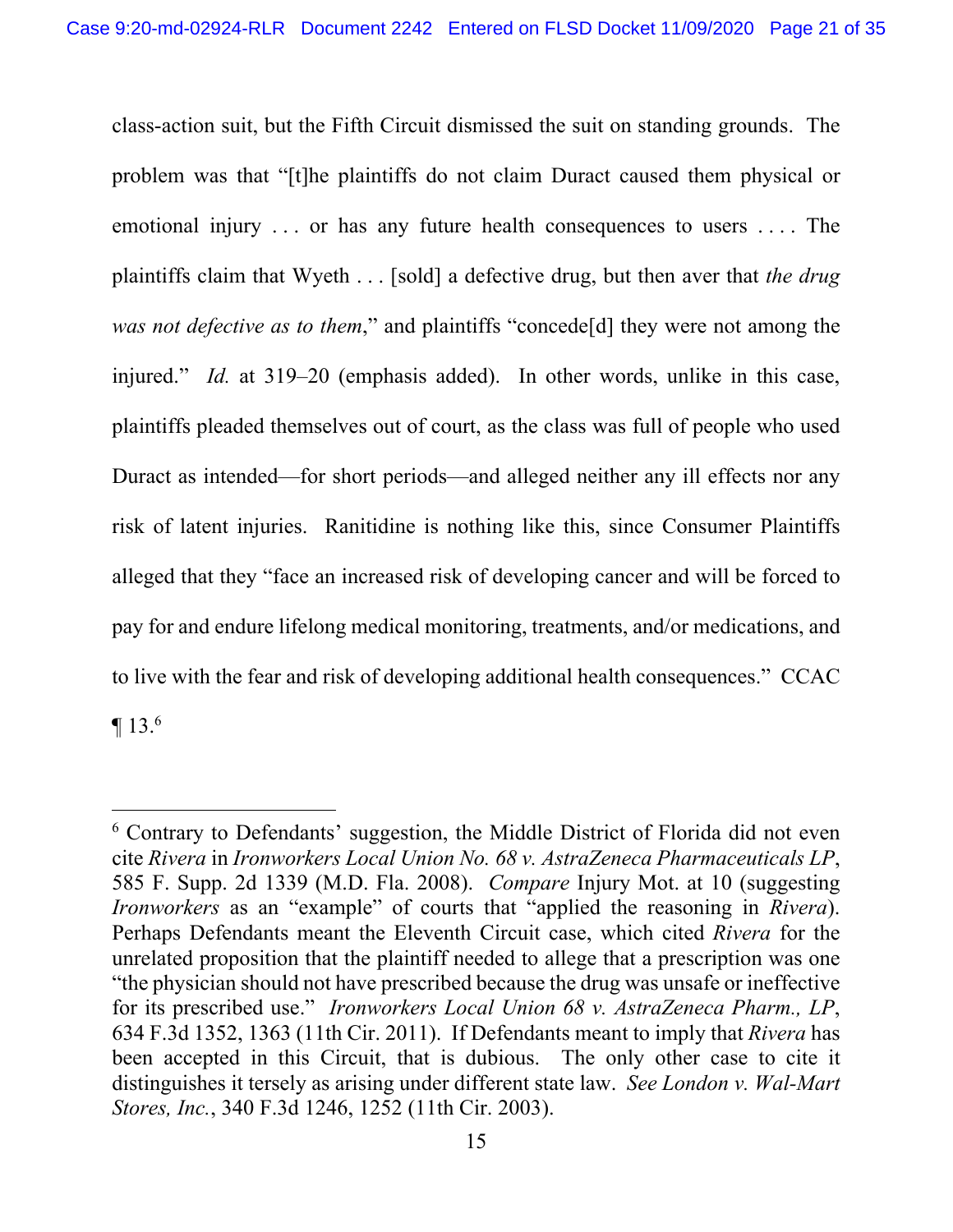## **B. Consumer Plaintiffs Have Alleged Other Forms of Economic Injury and Physical Injuries**

Beyond the economic harms noted above, which themselves establish standing, the consumer class plaintiffs allege that they "have suffered and will suffer economic losses and expenses associated with ongoing medical monitoring." CCAC ¶ 1602. Defendants do not engage with this injury. They do not explain if a particular feature of Plaintiffs' medical monitoring allegations are supposedly insufficient or if their argument is simply that medical monitoring classes *never* have standing. The leading case in this District on this question comes from Judge Rosenbaum, who carefully examined nationwide precedent and concluded that "courts that have considered the issue specifically in the context of medical monitoring have held that an alleged increased risk of future harm satisfies Article III's injury-in-fact requirement." *Bouldry v. C.R. Bard, Inc.*, 909 F. Supp. 2d 1371, 1375 (S.D. Fla. 2012) (collecting cases).<sup>7</sup> Defendants make no attempt to explain why *Bouldry* and other cases are not persuasive here.

<sup>7</sup> *See also Sutton v. St. Jude Med. S.C., Inc.*, 419 F.3d 568 (6th Cir. 2005); *In re Agent Orange Product Liab. Litig.*, 996 F.2d 1425, 1434 (2d Cir. 1993) (rejecting argument that injury in fact means injury that is manifest, diagnosable or compensable; "some types of injury to the body occur prior to the appearance of any symptoms; thus, the manifestation of the injury may well occur after the injury itself"), *overruled on other grounds by Syngenta Crop Prot., Inc. v. Henson*, 537 U.S. 28 (2002); *Brown v. C.R. Bard, Inc.*, 942 F. Supp. 2d 549 (E.D. Pa. 2013) (plaintiffs who had defective medical devices implanted have alleged an injury in fact); *In re Welding Fume Prods. Liab. Litig.*, 245 F.R.D. 279, 287 n.37 (N.D. Ohio 2007) ("plaintiffs clearly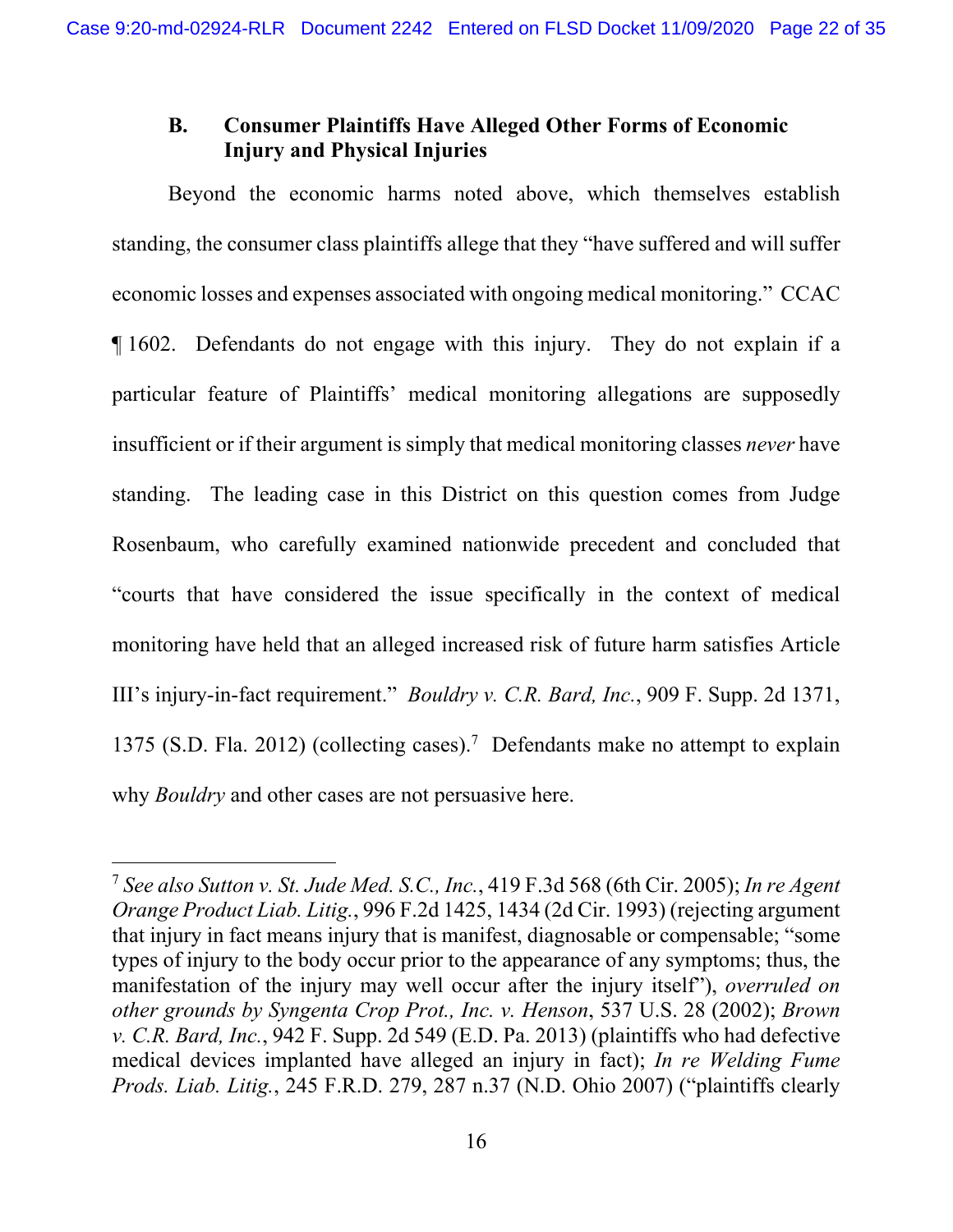The consumer plaintiffs also allege they have "been subjected to the accumulation of NDMA in their bodies, including the resulting cellular damage, subcellular damage, and related symptoms; and . . . sustained a significantly increased risk of developing various types of serious and potentially deadly cancers." CCAC ¶ 1601. Defendants baldly deny that such changes count as physical or personal injury, but rely entirely upon cases that, amazingly, address *neither*  standing *nor* state law on medical monitoring. *See* Injury Mot. at 11–12 (*first citing Caputo v. Bos. Edison Co.*, No. CIV. A. 88-2126-Z, 1990 WL 98694, at \*4 (D. Mass. July 9, 1990) (rejecting "cellular damage" on the merits applying Massachusetts law not involving medical monitoring),8 *then citing Ranier v. Union Carbide Corp.*, 402 F.3d 608, 621–22 (6th Cir. 2005) (construing the federal Price Anderson Act, finding no "bodily injury" for a damages claim under Kentucky law, in part due to difficulty

have standing under Article III to assert their claims for medical monitoring"); *Carlough v. Amchem Prods., Inc.*, 834 F. Supp. 1437, 1454 (E.D. Pa. 1993) ("exposure to a toxic substance constitutes sufficient injury in fact to give a plaintiff standing to sue in federal court"); *cf. Petito v. A.H. Robins Co., Inc.*, 750 So. 2d 103, 106–07 (Fla. Ct. App. 1999) (recognizing a cause of action for medical monitoring under Florida law when a consumer has yet to develop any identifiable physical injuries or symptoms).

<sup>8</sup> *But see Donovan v. Philip Morris USA, Inc.*, 914 N.E.2d 891, 902 (Mass. 2009) (requiring plaintiffs to show "at least, **subcellular changes** that substantially increase<sup>[]</sup> the risk of serious disease" for a medical monitoring claim) (emphasis added).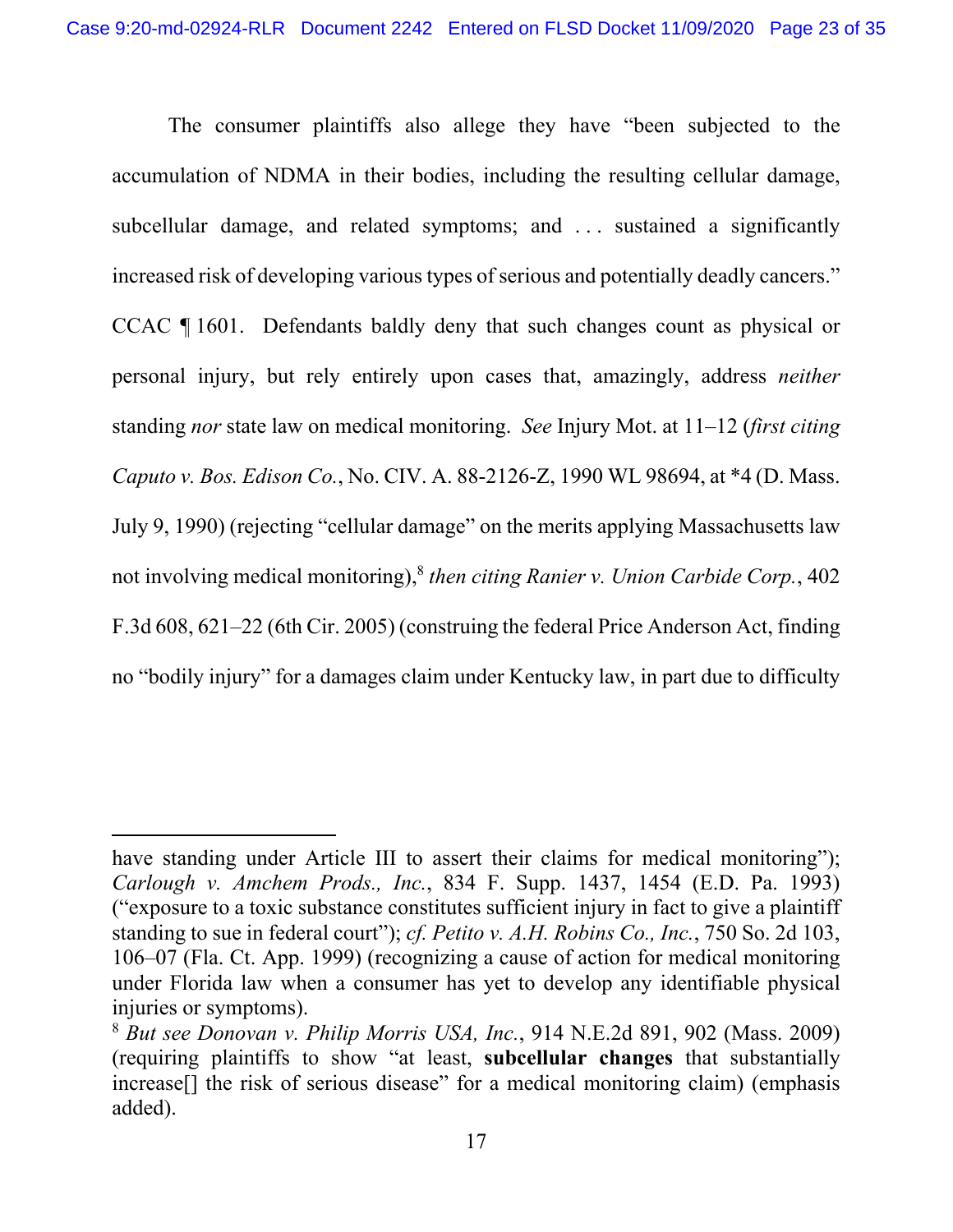determining "how damages could presently be calculated"),<sup>9</sup> *then citing In re Berg Litig.*, 293 F.3d 1127, 1133 (9th Cir. 2002) (in light of the "purposes behind the [federal] enactment of the Price Anderson Act," the statutory term "bodily injury" did not include "a future risk of disease")).

## **C. The PTO Does Not Require Class Allegations to Be Repleaded in the MPIC**

Defendants urge that the "Orders of this Court" require that the putative Class Representative Plaintiffs replead the Class Complaints to include them within the MPIC. Injury Mot. at 13. To the extent this is merely a housekeeping request, Plaintiffs respectfully disagree with Defendants' interpretation of this Court's orders. The MPIC is not a class complaint, and adding these claims there would not streamline this MDL. To the extent Defendants hope to whittle down Plaintiffs' claims substantively, Plaintiffs would simply point out that this Court's Orders were never meant to exclude any type of claim, but to coordinate them. The three master complaints do this job serviceably.

<sup>9</sup> The distinction between medical monitoring and other claims is crucial. *See In re Paoli R.R. Yard PCB Litig.*, 916 F.2d 829, 861 (3d Cir. 1990) ("Because the district court appears to have applied the standards for enhanced risk claims in an action for medical monitoring, we find error, and we will therefore reverse the grant of summary judgment on this point.").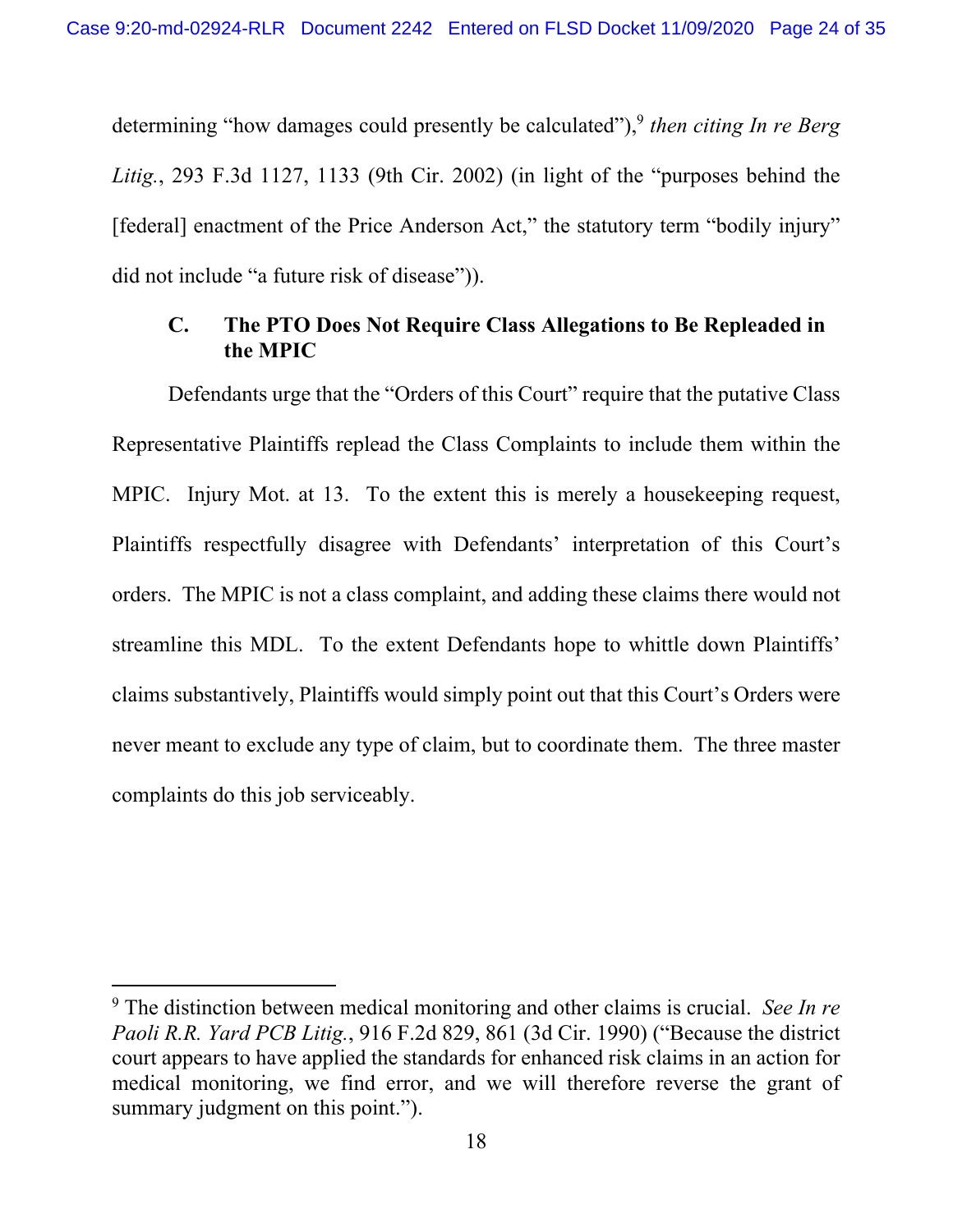## **III. Defendants Cannot Urge Dismissal on "Economic-Loss Rule" Grounds Without Identifying a Positive Source of Law**

Defendants argue "only one version of the [economic-loss] rule," namely, that "between commercial parties, claims for injury to the product itself without personal injury or other-property damage are contractual and not tort claims." Injury Mot. at 15, n.9. Defendants cite a sum total of two authorities: an A.L.R. article from 1989, and *East River Steamship Corp. v. Transamerica Delaval*, 476 U.S. 858 (1986). *See* Injury Mot. at 13–15. As Defendants themselves recognize, *East River* was "[a]pplying admiralty law." Injury Mot. at 14. None of the TPP claims accuse Defendants of misconduct on the high seas.

At minimum, to warrant dismissing any claims Defendants would need to identify law incorporating their proposed rule that *applies in this case*. Defendants do not even attempt to meet this standard. At most, Defendants' argument is that dicta from a 1980s admiralty case recognized a "majority approach" that they claim helps them. Even if true, that does not provide this Court grounds to dismiss any claims, since Defendants do not even identify which jurisdictions apply this purported "majority" rule. General averments that "'nearly all' of plaintiffs' statelaw claims" fail cannot suffice, since such generalities provide no "helpful or specific analysis to assist [a court] in drawing those lines." *In Re: Juul Labs, Inc., Mktg., Sales Practices, & Prods. Liab. Litig.*, No. 19-MD-02913-WHO, 2020 WL 6271173, at \*12 (N.D. Cal. Oct. 23, 2020) (deferring resolution to "the bellwether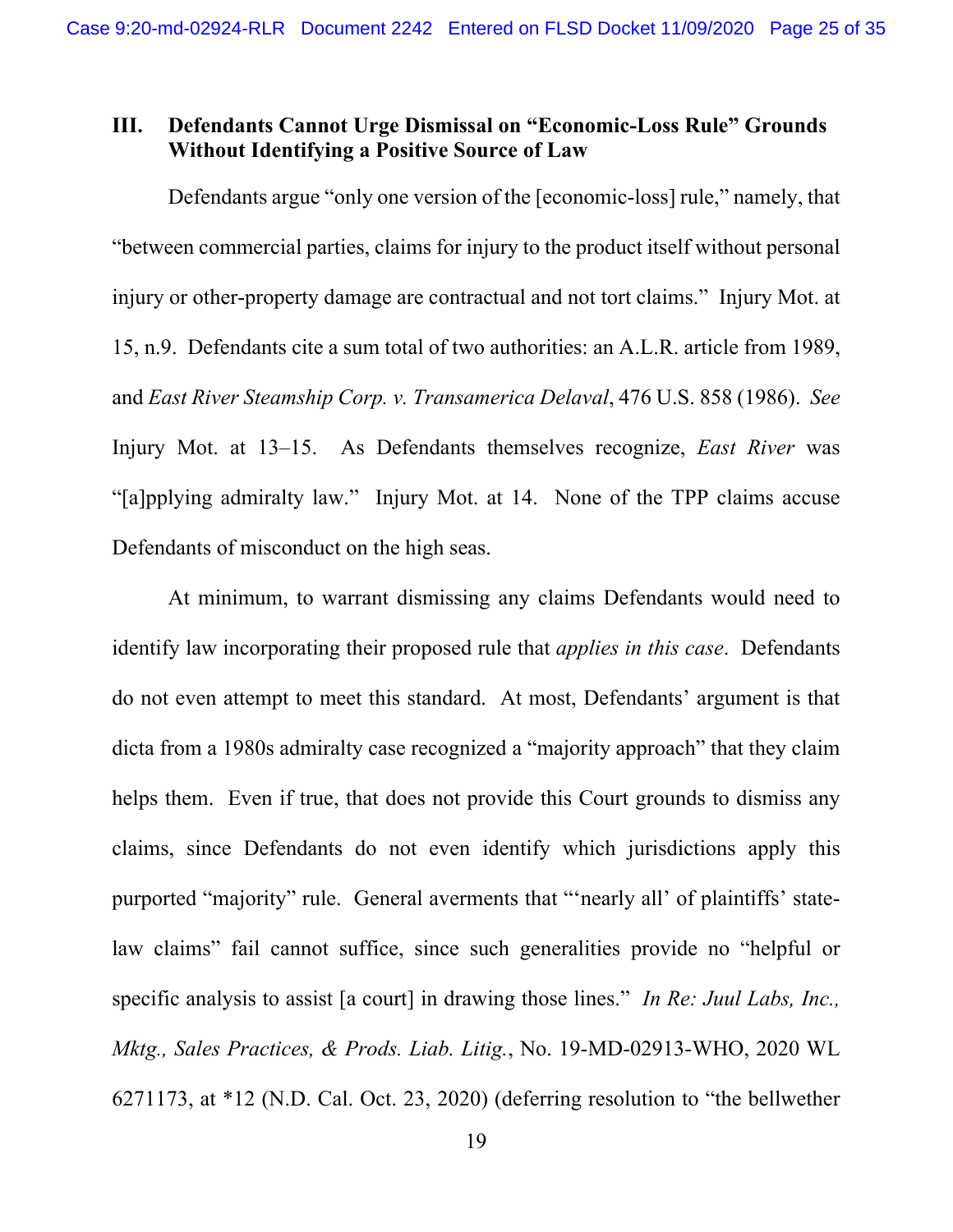stage or a different, later date."). Plaintiffs should not be required to repulse a phantom.10

Defendants' argument is forfeited and erroneous. It should be rejected.

## **IV. Plaintiffs Properly Pleaded Available Remedies**

## **A. Plaintiffs' Medical Monitoring Request Should not Be Dismissed**

Defendants' arguments are, yet again, procedurally improper. For almost 100 years, the Federal Rules have applied to both actions at law and cases in equity regardless of the label affixed to the remedy, plaintiffs bring one form of "civil action." *See* Fed. R. Civ. P. 1, Advisory Note 3. Rule 12 instructs that a defendant may assert by motion a "defense to a *claim*." Fed. R. Civ. P. 12(b) (emphasis added). Defendants do not present a "defense to a claim," and one can be perfectly sure of that because they say it expressly: "Defendants are moving as to the request for an injunction and *reserve the arguments* that the Consumer Plaintiffs *failed to state claims* for medical monitoring under applicable states' laws." Injury Mot. at 16 n.10 (emphasis added). Defendants are not claiming that the pleaded independent cause of action or relief for a recognized tort claim is unavailable—only that, whether

 $10$  Plaintiffs have responses on the merits and stand ready to brief the issue at a later stage. Other MDL courts have rejected similar arguments after careful briefing. *See, e.g.*, *In re Nat'l Prescription Opiate Litig.*, 440 F. Supp. 3d 773, 814 (N.D. Ohio 2020) (upholding third-party-payor negligence claims, and citing cases); *In re EpiPen (Epinephrine Injection, USP) Mktg., Sales Practices & Antitrust Litig.*, 336 F. Supp. 3d 1256, 1326, (2018) (rejecting economic loss argument).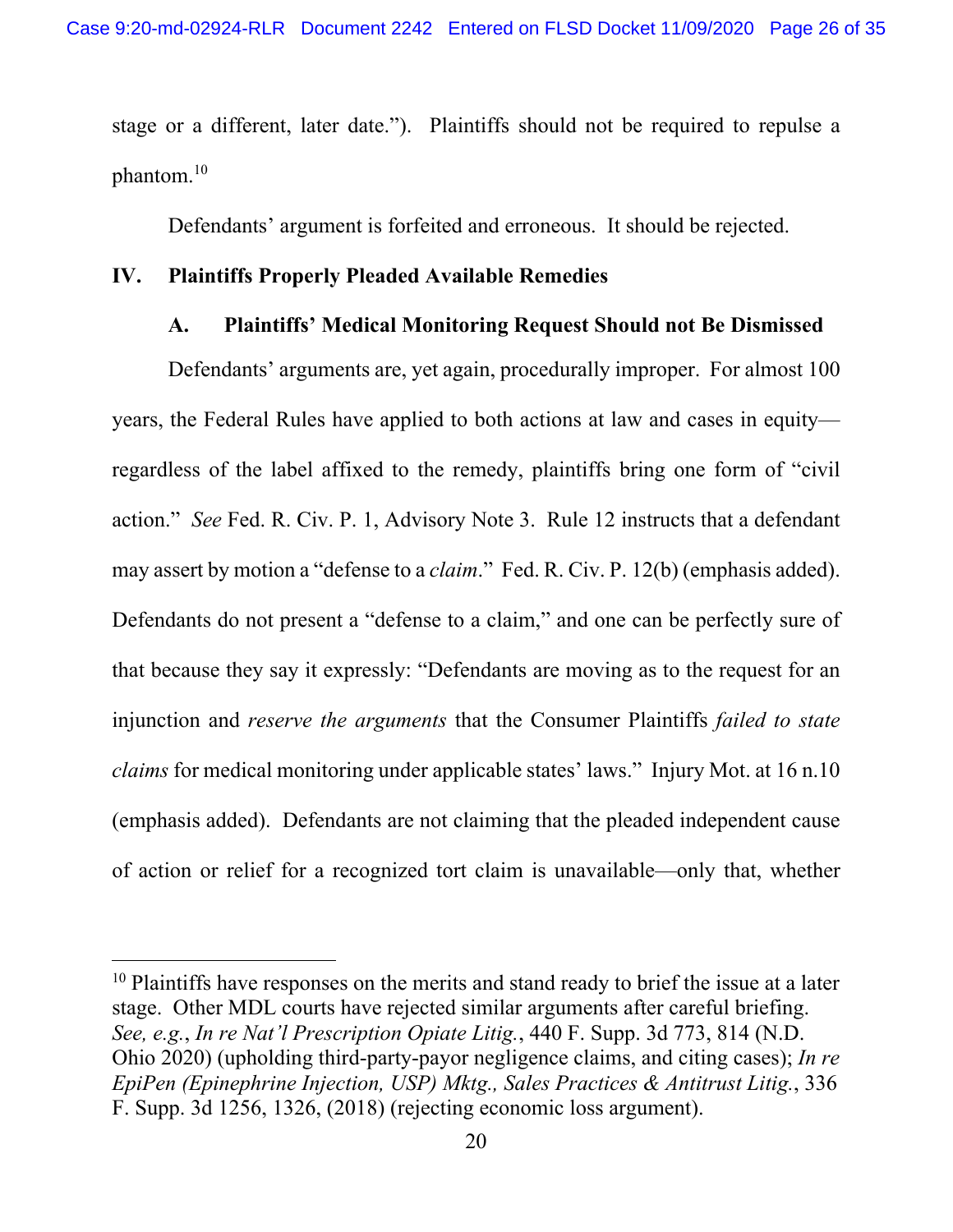available or not, this Court should label it as "*not* injunctive relief." Injury Mot. at

17. In the 19th Century, Defendants may have had a point: whether a chancellor or a law judge should adjudicate a dispute was jurisdictionally relevant. Today, Defendants' desire to recategorize the form of relief is both irrelevant and improper at this procedural posture—Defendants' sole reason for raising it is to preview their class certification argument. As Professor Rubenstein has noted,

> Medical monitoring has proved confusing to the courts . . . [including] whether it represents injunctive ... or monetary relief . . . . [That] question is obviously key for class certification purposes—if medical monitoring represents only injunctive relief ordering a defendant to provide a service, medical monitoring classes may be maintainable under Rule 23(b)(2); however, if medical monitoring is monetary relief, (b)(2) certification will likely be unavailable [requiring certification through  $(b)(3)$ ].

2 *Newberg on Class Actions* § 4:45 (5th ed.).

The distinction between dismissing a claim under Rule 12 and deciding class certification under Rule 23 matters. None of the cases Defendants cite involved a Rule 12 motion—all involved a motion for class certification. *See* Injury Mot. at 15–18 (citing cases). That is no doubt because Rule 12 does not allow Defendants to recharacterize the remedies Plaintiffs seek. Rule 8's pleading standard requires only that a plaintiff plead "a demand for the relief sought, which may include relief in the alternative or different types of relief." Fed. R. Civ. P. 8(a)(3). There is no question that the CCAC satisfies this standard. Plaintiffs are still engaged in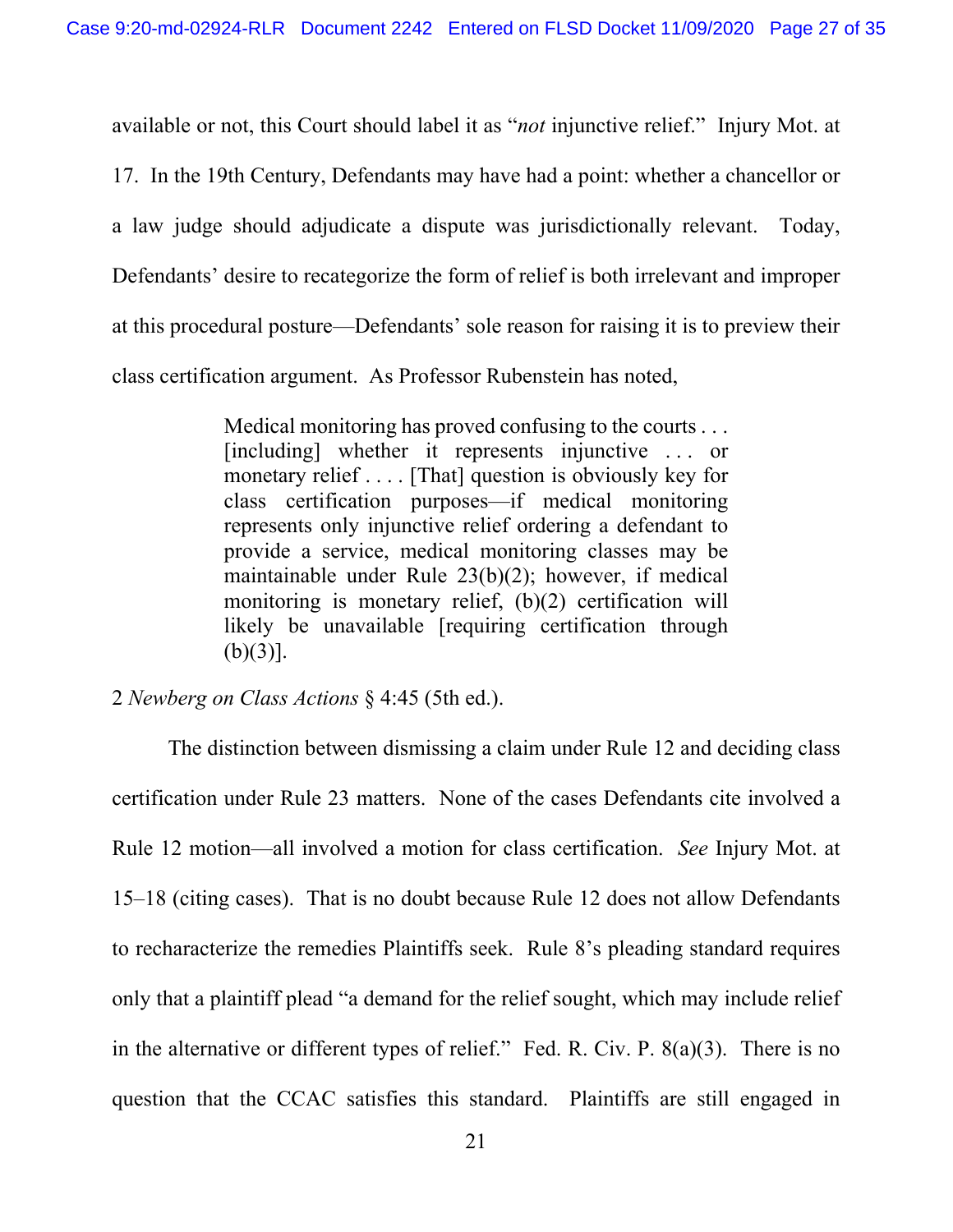discovery, have not yet moved for class certification, and have not yet detailed the contours of the medical monitoring relief they will seek. No rule requires Plaintiffs to do so, and PTO 30 does not contemplate class certification motion practice until December 20, 2021. *See* D.E. 875. Defendants' Rule 12 motion should be denied.<sup>11</sup>

## **B. Because Defendants May Seek to Market Ranitidine in the Future, Plaintiffs' Request for Injunctive Relief Is not Moot**

The Supreme Court's test "for determining whether a case has been mooted by the defendant's voluntary conduct is stringent: . . . if subsequent events ma[k]e it absolutely clear that the allegedly wrongful behavior could not reasonably be expected to recur." *Friends of the Earth, Inc. v. Laidlaw Envtl. Servs. (TOC), Inc.*, 528 U.S. 167, 189 (2000) (internal quotation marks omitted). Defendants argue that "This Court cannot enjoin something that is not happening," but this is not the standard for mootness. Injury Mot. at 18. The FDA sought voluntary consent for a recall "to protect the public health from products that present a risk of injury." D.E. 889 [ 711. The FDA's order is not a permanent order, and it is not "absolutely clear" that Defendants will never again sell ranitidine.

<sup>&</sup>lt;sup>11</sup> Plaintiffs used the shorthand of "create a fund to pay for medical monitoring" as part of a redressability argument, but that does not limit the relief Plaintiffs can seek or that the Court can award. *See* Fed. R. Civ. P. 54(c) (the Court may grant any relief to which a prevailing party is entitled, "even if the party has not demanded that relief in its pleadings."); *see also* TPPCAC, Prayer for Relief ("Award such further and additional relief as is necessary to redress the harm caused by Defendants' unlawful conduct and as the Court may deem just and proper under the circumstances"); CCAC, Prayer for Relief (same).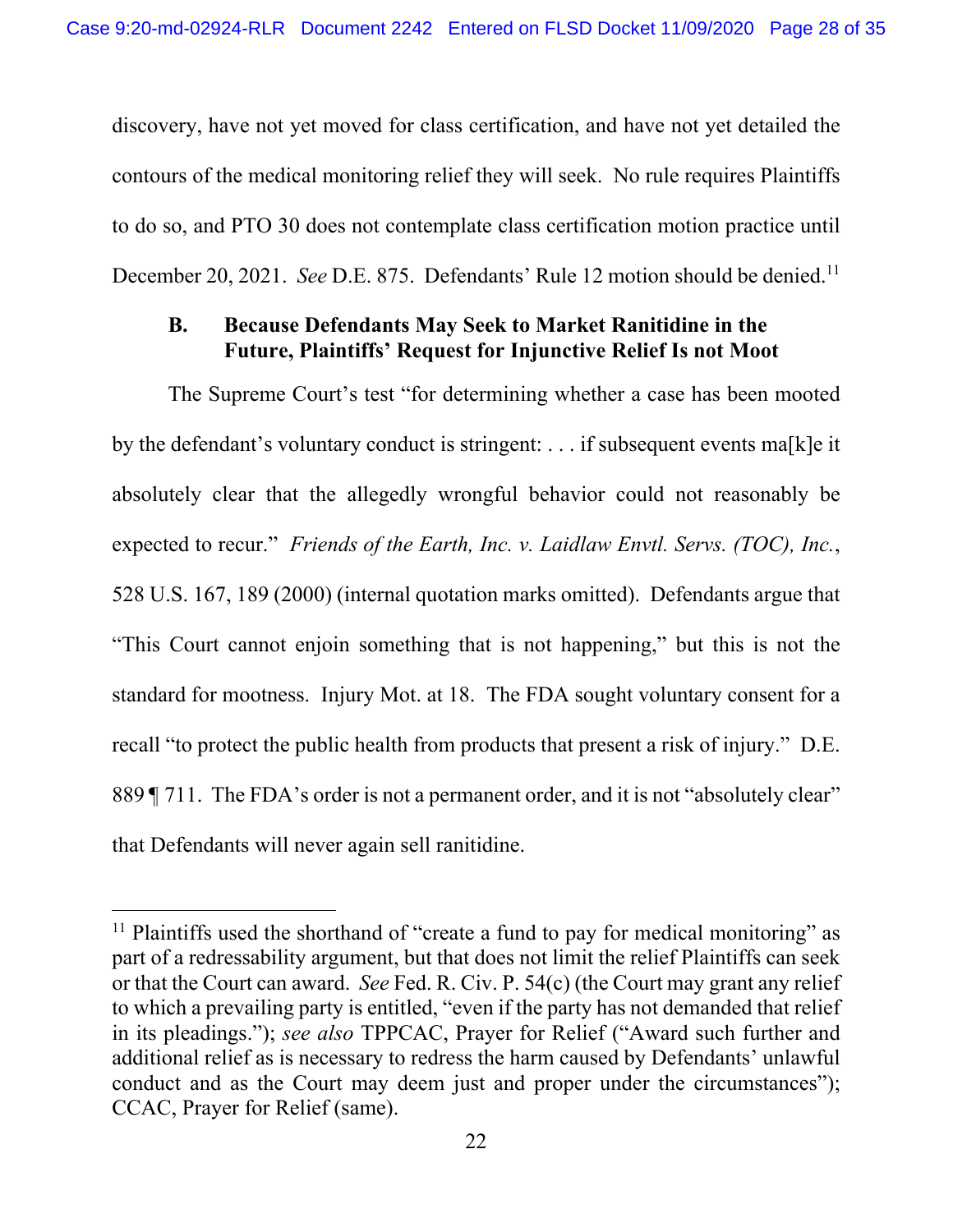The Eleventh Circuit has elaborated three factors for mootness in this context:

(1) whether the challenged conduct was isolated or unintentional, as opposed to a continuing and deliberate practice; (2) whether the defendant's cessation of the offending conduct was motivated by a genuine change of heart or timed to anticipate suit; and (3) whether, in ceasing the conduct, the defendant has acknowledged liability.

*Sheely v. MRI Radiology Network, P.A.*, 505 F.3d 1173, 1184 (11th Cir. 2007). All three factors favor Plaintiffs here.

First, Defendants sold ranitidine for decades and made billions of dollars by deceiving millions of consumers into purchasing and ingesting a defective, misbranded, adulterated, and harmful drug. CCAC ¶¶ 1–2. Plaintiffs allege Defendants engaged in a conspiracy, making their conduct even more deliberate. *See, e.g.*, *id.* ¶¶ 754–70; *see also United States v. W.T. Grant Co.*, 345 U.S. 629, 632 n.5 (1953) ("When defendants are shown to have settled into a continuing practice or entered into a conspiracy . . . courts will not assume that it has been abandoned without clear proof.") (citation omitted).

Second, given the timing of the voluntary withdrawal, the only reasonable inference—and certainly a plausible one when construed in Plaintiffs' favor—is that Defendants were motivated by anticipated litigation, not a change of heart. Indeed, the Brand-Name Manufacturer Defendants have asserted to this Court that there is no "real-world evidence that Zantac use increases the risk of cancer." D.E. 1580 at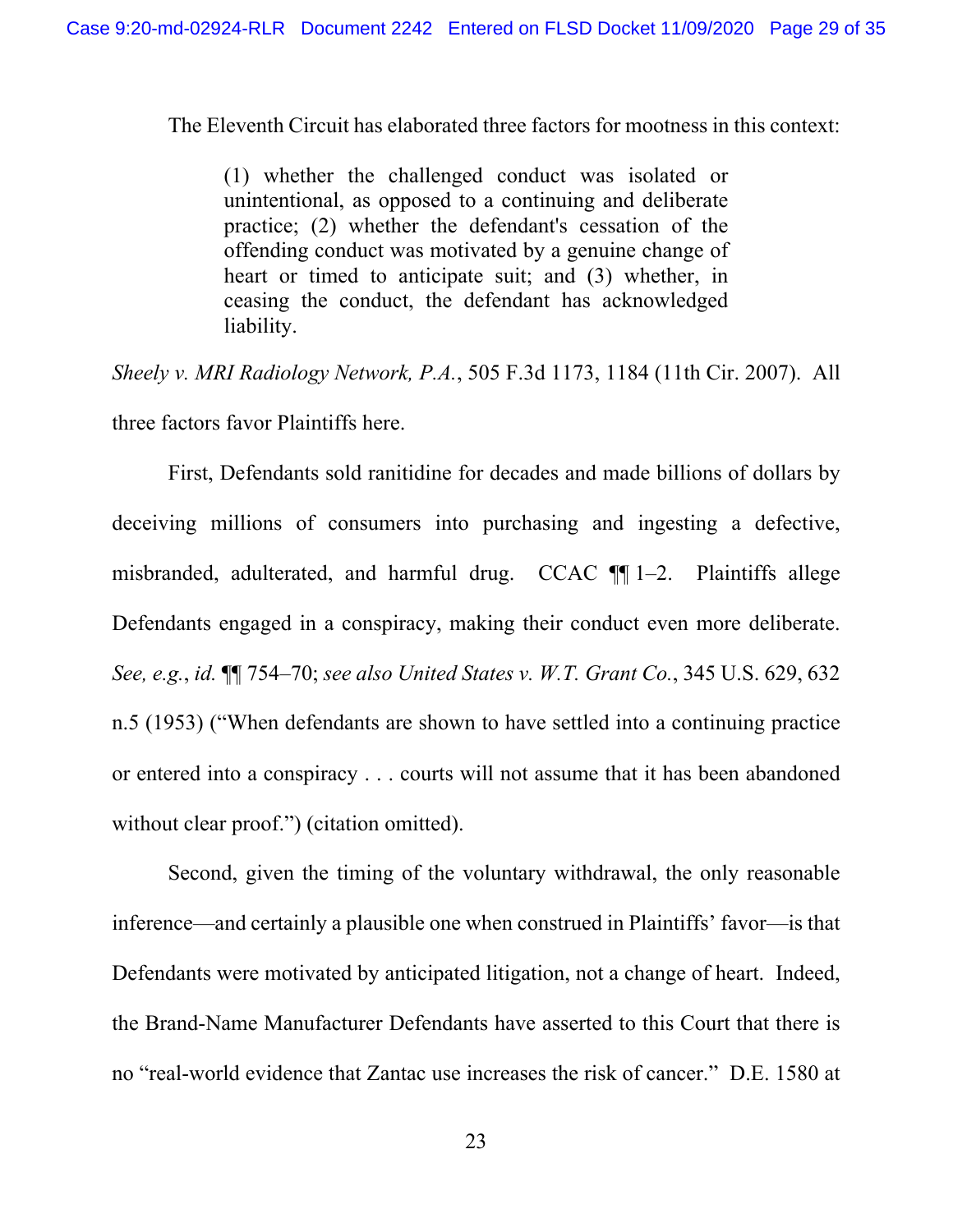1; see also D.E. 1582 at 31 (Generic and Repackager Defendants' Motion, adopting some "arguments [in D.E. 1582 that] apply equally to" them).

Third, and most obviously, no Defendant has acknowledged liability. See United States v. Endotec, Inc., No. 606-cv-1281, 2009 WL 3111815, at \*3 (M.D. Fla. Sept. 28, 2009) (no mootness where defendants "have continually failed to concede any wrongdoing and are still urging the validity of their actions"). Accordingly, Plaintiffs' request for injunctive relief is not moot.

#### **CONCLUSION**

For the foregoing reasons, Generic Manufacturer and Repackager Defendants' Motion to Dismiss on the Ground of Failure to Allege an Injury should be denied.



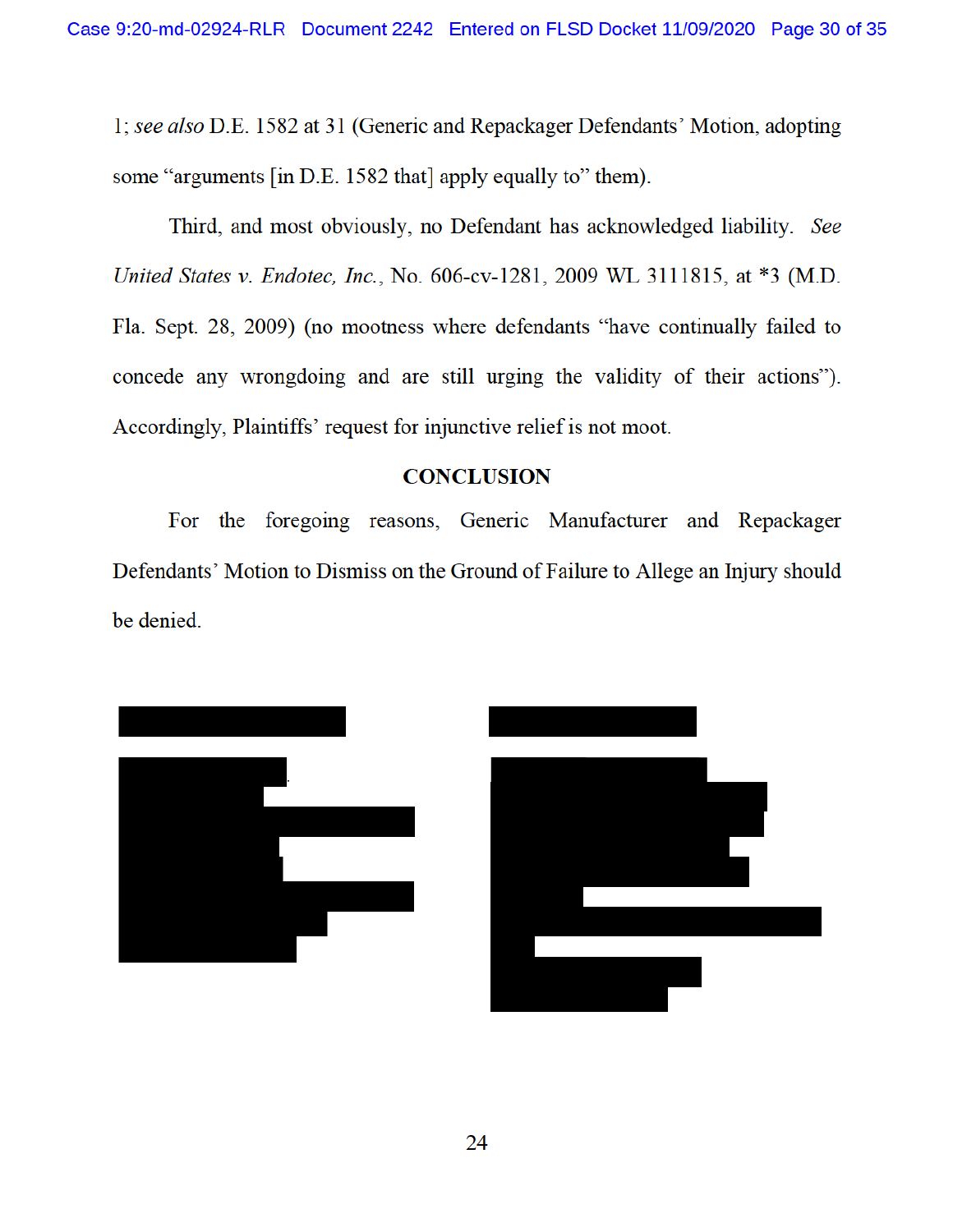

# Plaintiffs' Co-Lead Counsel

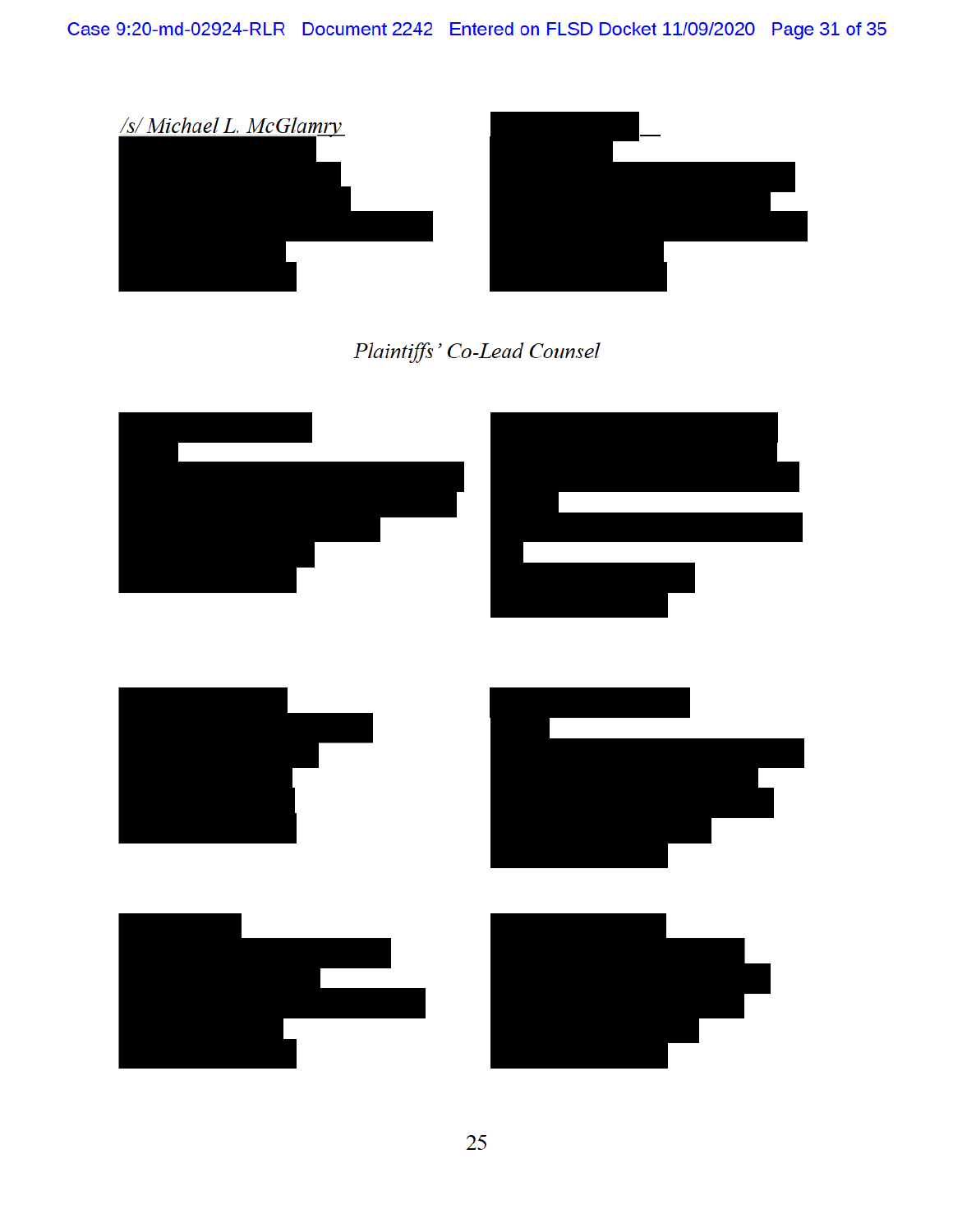Roopal P. Luhana Email: luhana@chaffinluhana.com **CHAFFIN LUHANA LLP** 600 Third Avenue, 12th Floor New York, NY 10016 Tel: (888) 480-1123



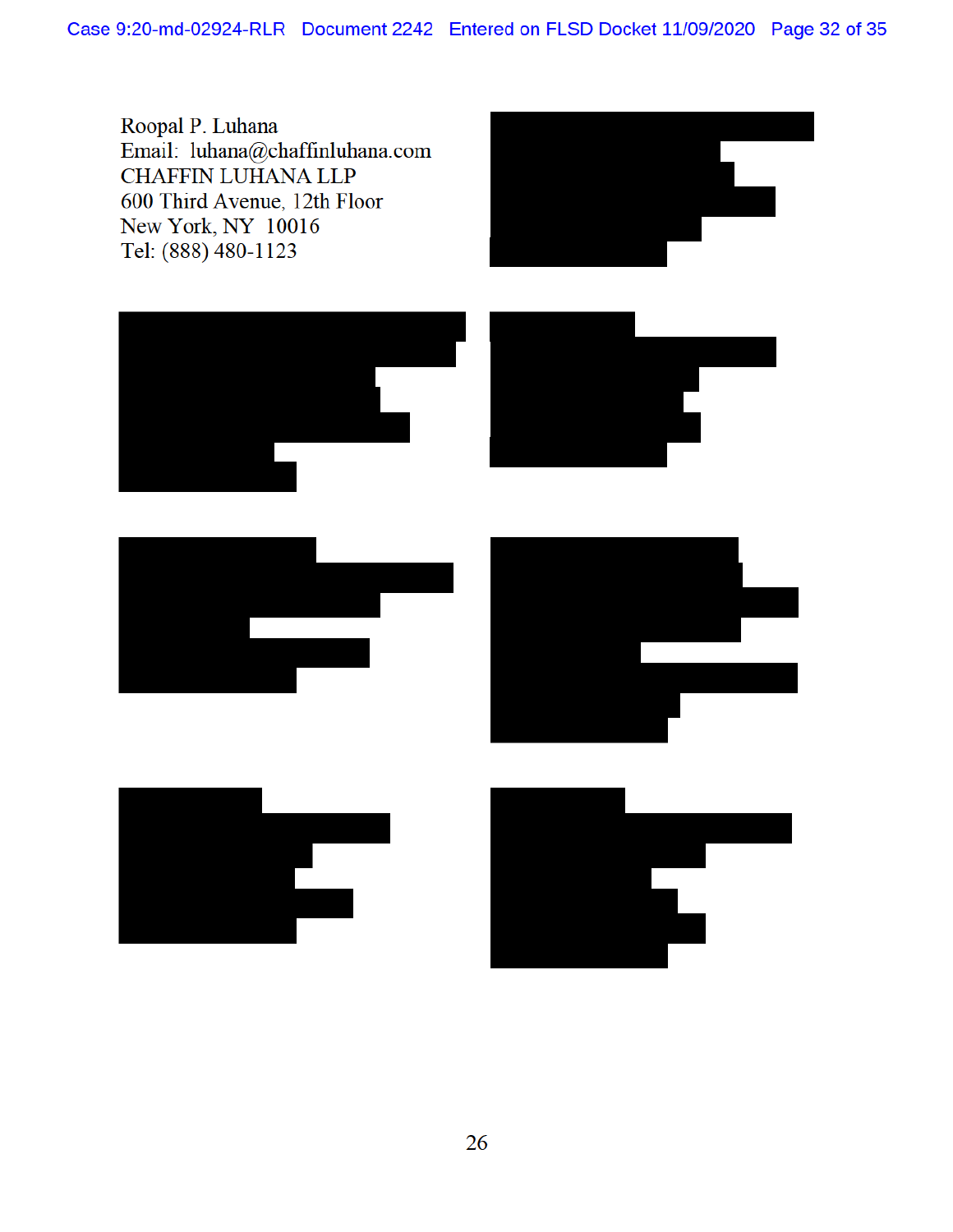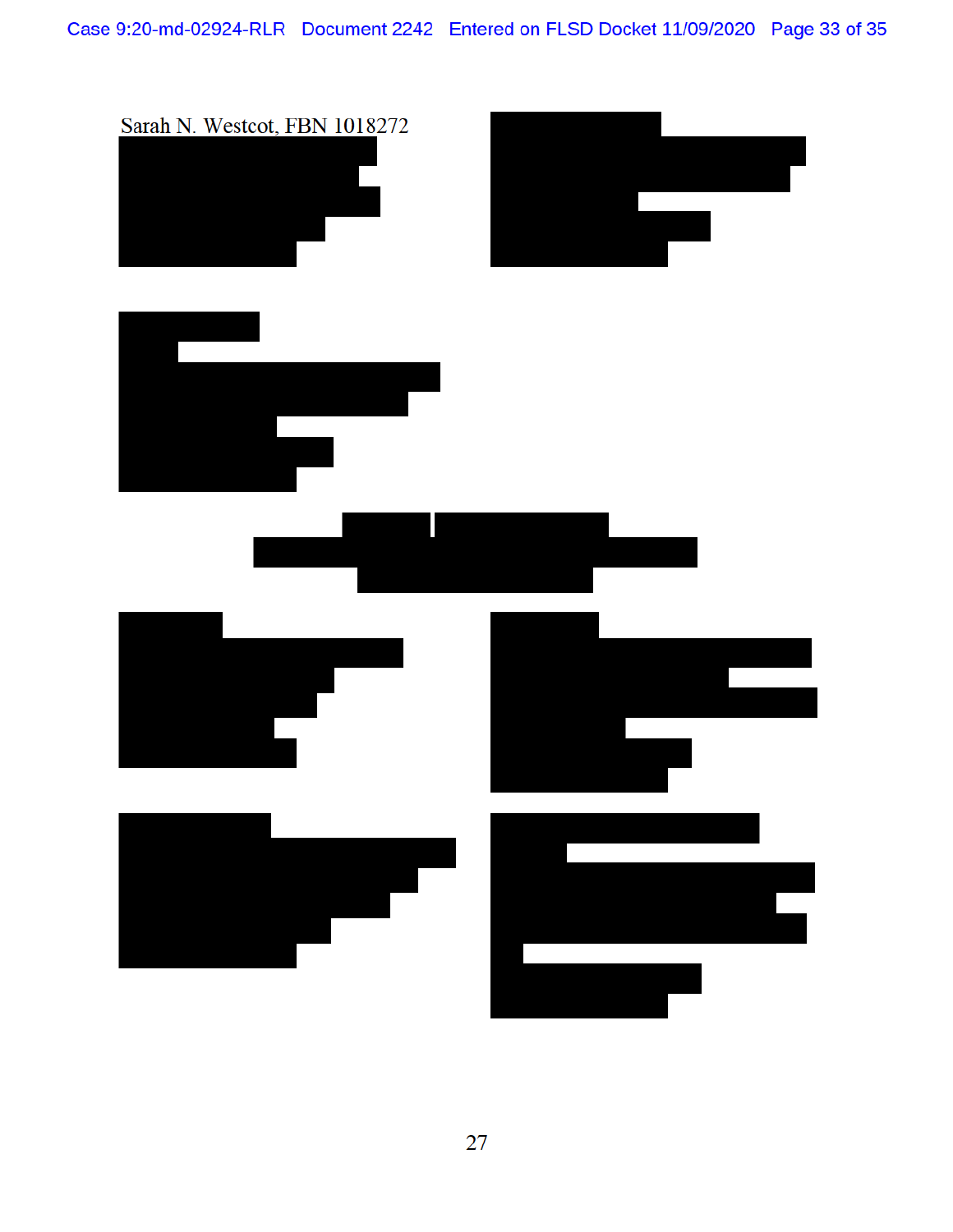

Plaintiffs' Leadership Development Committee